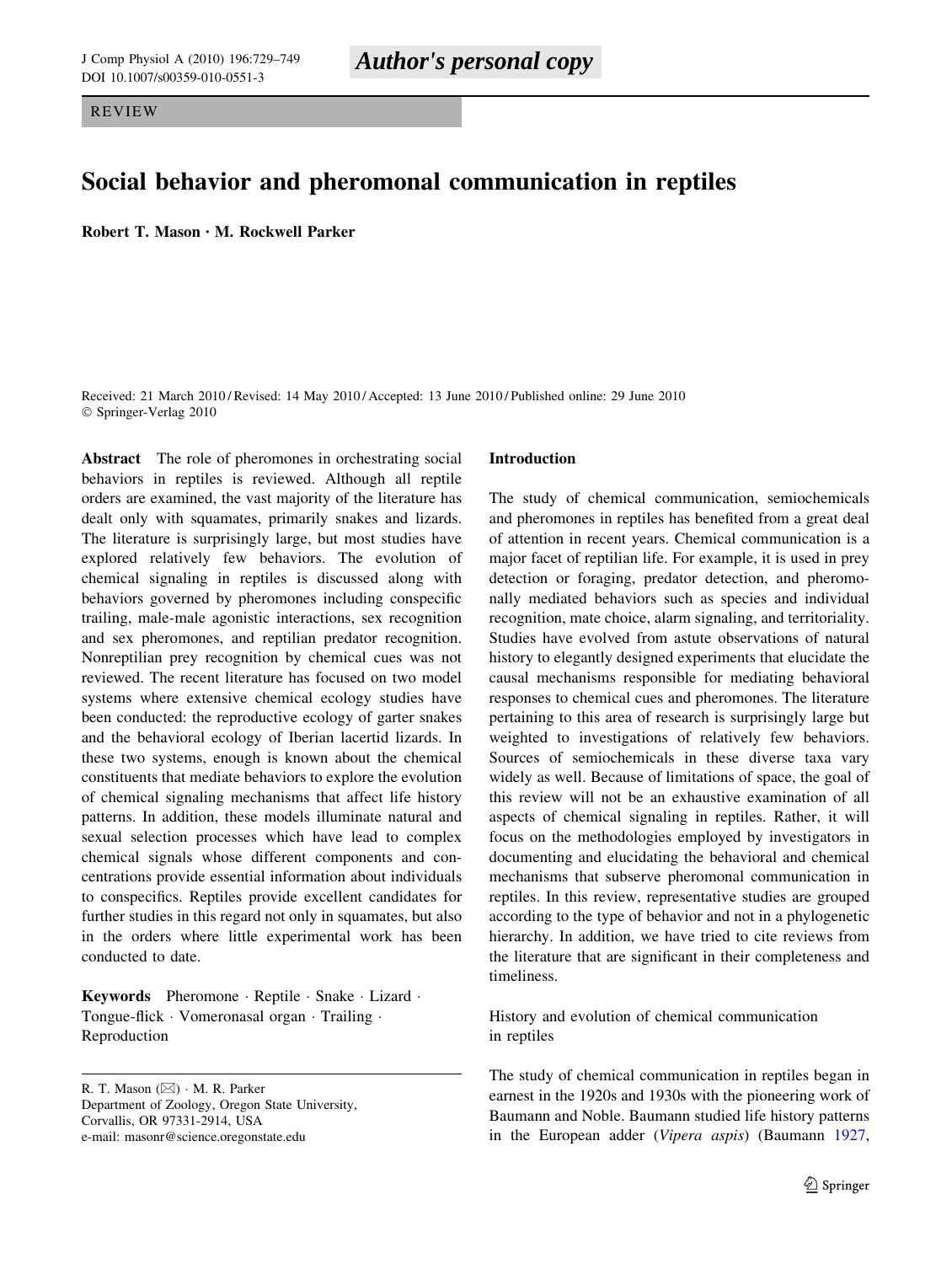[1929\)](#page-15-0). At approximately the same time, G.K. Noble was conducting complementary studies in the North American colubrids Thamnophis and Storeria (Noble and Clausen [1936;](#page-19-0) Noble [1937](#page-19-0)). The discipline has grown rapidly since, and now references number in the thousands. Many substantive and informative reviews have been written in the interim (Evans [1961;](#page-16-0) Carpenter and Ferguson [1977](#page-16-0); Madison [1977;](#page-18-0) Burghardt [1970,](#page-15-0) [1980](#page-16-0); Simon [1983;](#page-19-0) Gillingham [1987](#page-17-0); Mason [1992](#page-18-0); Halpern [1992](#page-17-0); Cooper [1994](#page-16-0); Mason et al. [1998;](#page-19-0) Weldon et al. [2008;](#page-20-0) Houck [2009](#page-17-0)). As a result, the field of chemical communication in reptiles has been well and thoroughly covered in the recent past.

The evolution of chemical signaling in reptiles is open to debate. Certainly, chemical cues are very efficient energetically in that they may be cheap to produce, they relay information after the producer is gone, and they work in the dark and potentially over very great distances. On the other hand, more recent studies have shown that some semiochemicals are metabolically important molecules that have been diverted from internal physiological homeostasis and when secreted to the outside serve as honest signals that advertise the quality of the signaler to potential mates (Martín and López  $2006e$ ). Duvall ([1986](#page-16-0)) proposed a mechanism for the evolution of chemical communication by pheromones in reptiles, hypothesizing that chemical exudates such as feces or urine, skin lipids, or other metabolic byproducts are inexpensive in the sense that they are continually available for use as chemical signals. Evolution would then favor the coopting or exaptation of these chemical cues to serve as semiochemicals or chemicals with signal function (Graves et al. [1986](#page-17-0); Maderson [1986](#page-18-0)). In this line of reasoning, an individual may passively mark or deposit secretions as it moves through the habitat leaving cloacal cues or integumental cues as it rests or drags its ventral surface and cloacal area across the ground. This could easily evolve into the femoral gland marking seen in present day lizards. Conversely, individuals might also be actively marking the environment by performing a specific behavior in order to leave a chemical cue on the substrate by chin wiping, cloacal rubbing, or expulsion of cloacal gland constituents. Finally, specialized exocrine glands are known to produce behaviorally active semiochemicals such as chin glands in tortoises and cloacal scent glands in snakes.

# Olfaction and vomerolfaction

As Cooper [\(1994](#page-16-0)) stated, tongue-flicking is the quintessential squamate behavior. The tongue serves as an environmental sampler and delivery device to the vomeronasal (Jacobson's) organ found in the roof of the mouth or in the nasal passages. The vomeronasal organ is common to most vertebrate taxa but is most highly developed in squamates (Halpern [1992](#page-17-0); Halpern and Martinez-Marcos [2003](#page-17-0)). The olfactory sense, although well-developed in reptiles, has not been extensively studied. Gustation has not been studied systematically to date, although taste buds do exist in squamates (Schwenk [1985\)](#page-19-0). Tongue-extrusion, or tongue-flicking in reptiles is associated with vomeronasal chemoreception. Because of the ease of observing and quantifying tongue-flicks in social contexts, this behavior is commonly reported in investigations of chemical communication in reptiles, especially lizards.

The reception and perception of chemical cues from the environment by the vomeronasal system has been termed vomerolfaction (Cooper and Burghardt [1990\)](#page-16-0). Thus, vomodors are those chemical cues detected by the vomeronasal system. Definitive evidence of the vomeronasal organ's role in mediating socially important chemical cues has been obtained by means of complicated physiological experiments in which the vomeronasal nerves are either anesthetized, ablated, or severed. Sectioning the olfactory nerves and vomeronasal nerves of male garter snakes leads to deficits in courtship behavior (Kubie et al. [1978;](#page-17-0) Halpern and Kubie [1980](#page-17-0)) and aggregation behavior (Heller and Halpern [1982\)](#page-17-0). Males with olfactory nerve lesions alone continue to court attractive females, while those with sectioned vomeronasal nerves fail to recognize and court attractive females. Identical results were found in the European adder (Vipera berus) (Andrén [1982](#page-15-0)). The vomeronasal organ is also essential for detecting prey, at least in squamates. Impairment of the vomeronasal system, but not the olfactory system, renders garter snakes (Thamnophis) unable to recognize earthworms as a food source (Halpern and Frumin [1979](#page-17-0)). This is also the case in lizards (Graves and Halpern [1989](#page-17-0), [1990](#page-17-0); Cooper and Alberts [1991](#page-16-0)).

Turtles have received far less attention in this regard, but the vomeronasal organ of turtles does respond to general odorants (Hatanaka et al. [1988](#page-17-0); Shoji and Kurihara [1991](#page-19-0); Franceschini et al. [1996\)](#page-17-0). Fadool et al. ([2001\)](#page-16-0) studied activation of vomeronasal neurons in musk turtles, Sternotherus odoratus, in response to male and female urine and musk and concluded that vomeronasal neurons are sexually dimorphic in their response profiles. Further studies demonstrated that the musk turtle's vomeronasal sensory neurons respond via the phospholipase C system (Brann and Fadool [2006\)](#page-15-0). Crocodilians do not possess a functional vomeronasal organ.

#### Attractants and repellents

All snakes possess at least a pair of cloacal scent glands that are under voluntary control. Upon being disturbed or handled, snakes often express foul-smelling fluids from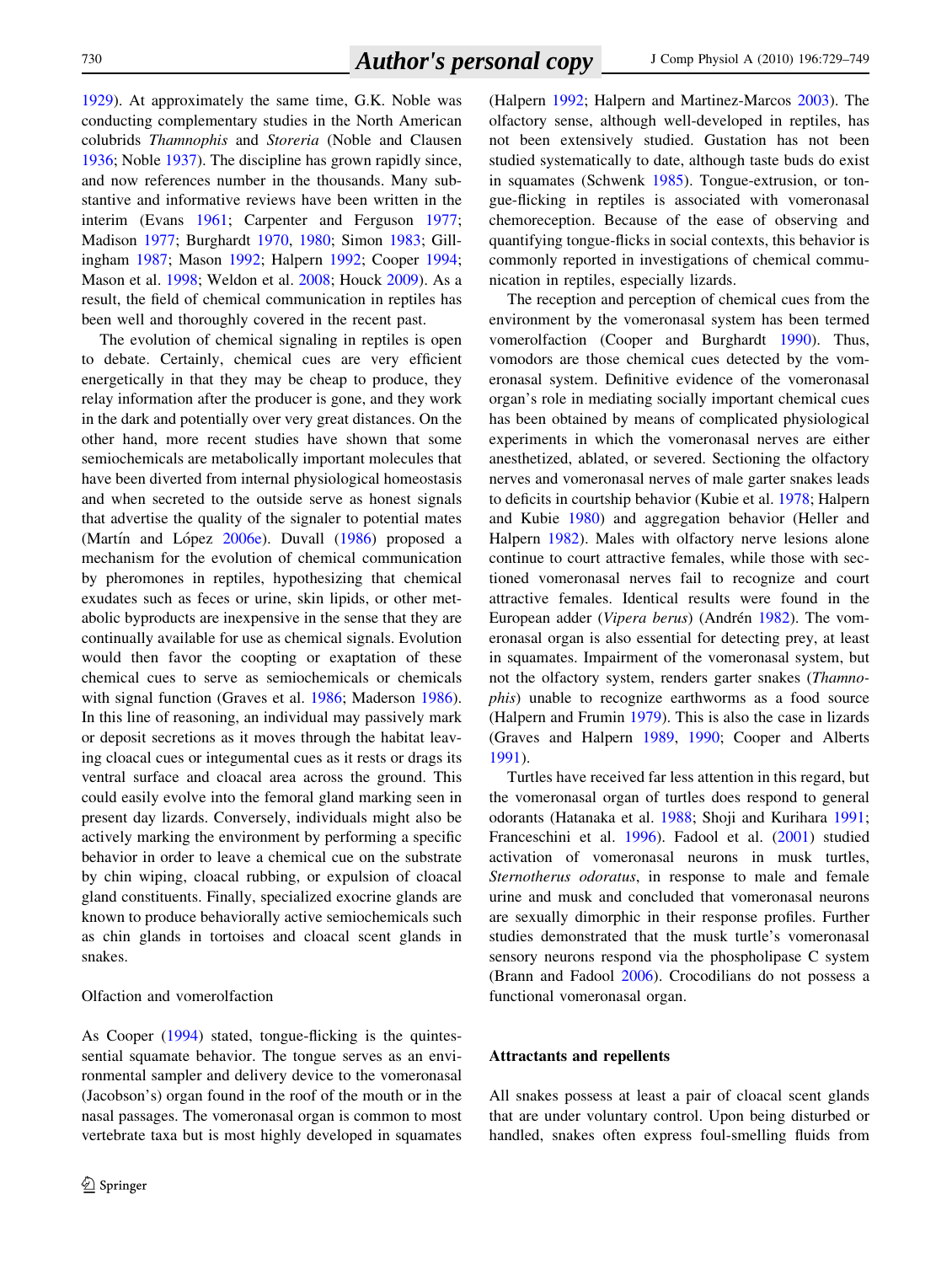these glands into the cloaca and into the environment. Handling often causes snakes to writhe and smear this malodorous secretion onto the handler. It has been suggested that these secretions serve either a defensive or alarm function or perhaps both. Cloacal gland secretions removed from Texas blind snakes (Leptotyphlops dulcis) repelled ants of the species Labidus coecus, Neivamyrmex nigrescens, and Solenopsis geminata (Gehlbach et al. [1968\)](#page-17-0). In two-choice tests where animals were scored on how many times a snake entered either half of an aquarium and how much time was spent on each side, conspecific blind snakes were attracted to the cloacal gland secretions. Individuals of other snake species that compete for ant and termite larvae with Texas blind snakes were significantly repelled by these secretions.

Cloacal gland secretions in snakes may also serve an alarm function in addition to their defensive role. Prairie rattlesnakes (Crotalus viridis) experience a significant rise in their heart rate after exposure to a threatening stimulus in the presence of cloacal gland materials from conspecifics (Graves and Duvall [1988\)](#page-17-0). Those animals not exposed to conspecific cloacal gland material and subsequently threatened responded with significantly lower heart rates. Presumably, animals not being threatened would have lower heart rates.

Lizards also have glands in their lower gastrointestinal tract and cloaca. Lipid components from the urodaeal gland of male broad-headed skinks (Eumeces laticeps) and black-lined plated lizards (Gerrhosaurus nigrolineatus) elicit significantly more tongue-flicks than do water controls (Cooper et al. [1986](#page-16-0); Cooper and Trauth [1992](#page-16-0)). When the gland was removed and macerated then presented to courting males, tongue-flick rates to the homogenate were significantly higher than those directed towards cloacal lavages, suggesting that the courtship pheromone in these skinks is contained primarily in this gland. Solvent extracts of these glands indicate that the sex pheromone is probably a lipid (Cooper and Garstka [1987\)](#page-16-0). Male broad-headed skinks (E. laticeps) tongueflick female-derived cloacal cues significantly more than those of males or controls (Cooper and Vitt [1984](#page-16-0)). Males of this species can also recognize the cloacal cues of females of their own species when compared to female cloacal cues from two closely related species (Cooper and Vitt [1986a\)](#page-16-0). Exogenous estrogen injections to female broad-headed skinks render their cloacal chemical cues more attractive to breeding male skinks than do cloacal cues from sham-injected females (Cooper [1995\)](#page-16-0). Furthermore, males with brighter orange head coloration, which may indicate higher circulating androgen concentrations, respond with more tongue-flicks to the cloacal cues of estrogen-treated females than to sham-injected females.

Turtles have several specialized glands that secrete aromatic odoriferous semiochemicals into the environment. Inguinal, axillary, and Rathke's glands along the angle formed by the plastron and carapace and possess pores that empty into the environment. Almost all turtle families possess these glands. In the stinkpot turtle (Sternotherus odoratus), the contents of their musk glands are ejected when the turtles are handled or molested. Voluntary control of these malodorous glands implies a defensive role for the semiochemicals (Eisner et al. [1977](#page-16-0)). The secretions deter feeding by small fish, but tests with larger predators are needed (Eisner et al. [1977\)](#page-16-0). The long-necked turtle (Chelodina longicollis) also possesses inguinal musk glands, but the secretions although malodorous, do not deter feeding by potential predators including mammals, birds, and reptiles (Kool [1981\)](#page-17-0). Polo-Cavia et al. ([2009\)](#page-19-0) showed that native Spanish terrapins (Mauremys leprosa) avoid waters containing chemical cues from an introduced invasive, the red-eared slider (Trachemys scripta) and hypothesize that this behavior may be causal to the displacement of the native species by the invasive.

Crocodilians possess two sets of actively secreting semiochemical glands. Paired mandibular glands in the throat region and cloacal scent glands become active and secretory during the breeding season, especially in males. Males can be observed rubbing their mandibular glands across the snouts of females during courtship, perhaps introducing a courtship pheromone (McIlhenny [1935](#page-19-0); Evans [1961;](#page-16-0) Burrage [1965;](#page-16-0) Garrick [1978](#page-17-0)).

The cloacal glands in alligators are thought to play a role in territorial behavior among breeding bulls. Secretions from these glands are quite odoriferous. During the breeding season, bull alligators are thought to use these glands to mark territories and ward off competing males (Evans [1961\)](#page-16-0). Alligators (Alligator mississippiensis) were scored for the amount of gular pumping observed in response to several synthetic chemical stimuli as well as secretions from the cloacal glands, mandibular glands, and blanks responding most strongly to the cloacal gland secretions of male alligator donors (Johnsen and Wellington [1982](#page-17-0)). Experiments conducted under controlled conditions are needed before conclusions regarding the role of these glands in chemical communication can be reached.

## Trailing

The trailing ability of reptiles, especially squamate snakes and lizards is well known. Snakes and many lizards rely on chemical cues to detect and, at times, trail prey items, and this vast literature has been extensively reviewed (Burghardt [1970](#page-15-0), [1980](#page-16-0); Ford [1986](#page-16-0); Mason [1992](#page-18-0); Cooper [1994,](#page-16-0) [2007](#page-16-0); Mason et al. [1998](#page-19-0)). Reptiles will also trail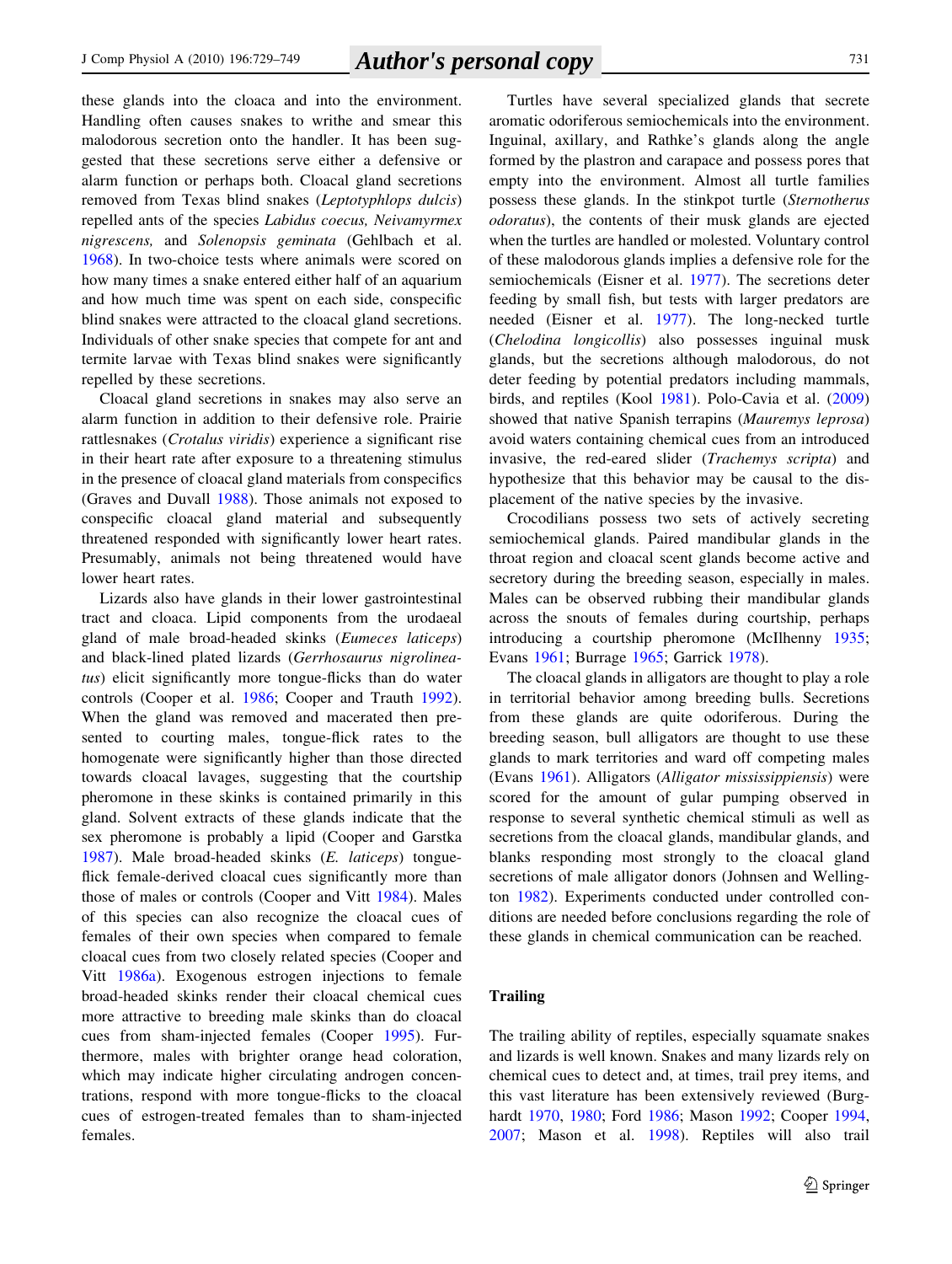conspecifics to aggregation sites, overwintering hibernacula, and for access to mates. The methodology of choice in examining trailing behavior now seems to have settled on the use of mazes, especially the Y-maze. In these experiments, chemical cues are laid down on the floor of the maze on removable paper including one arm of the maze. The other arm is usually left blank or contains solvent controls (Fig. 1).

Trailing to overwintering hibernacula was examined in neonatal timber rattlesnakes (Crotalus horridus) (Brown and MacLean [1983\)](#page-15-0). Neonates successfully trailed adult conspecifics in the maze. Integumental cues and cloacal chemical cues almost certainly play a role. Shed skins and skin lipids may serve as chemical ''sign posts'' guiding juvenile prairie rattlesnakes back to their dens (Graves et al. [1986\)](#page-17-0). Burger ([1989\)](#page-15-0) followed up on these leads and also examined the ability of juvenile snakes to trail adults. In this case, juvenile pine snakes (Pituophis m. melanoleucus) were able to distinguish and trail chemical cues from adult conspecifics. This ability would confer a selective advantage to those individuals using this behavior to successfully locate overwintering hibernacula. Chemical cues undoubtedly play a role in den location by snakes. However, other cues, such as celestial, solar, and visual cues, as well as topographic landmarks have been implicated (Gregory et al. [1987](#page-17-0)).

More often trailing studies focus on the role of trailing in mate location and recognition. In one of the earliest studies, conducted in the breeding season, chemical cues from the integument and cloacae of female Eastern garter snakes (Thamnophis sirtalis) and brown snakes (Storeria dekayi) were examined for their ability to elicit trailing



Fig. 1 Schematic of a typical Y-maze for assaying trailing behavior in snakes. A chemical trail (dashed lines) is laid on a paper substrate covering the maze and brushed against straw-covered pegs (hatch marks). The snake is then allowed to exit a holding box and peruse the maze. When two trails are laid in the maze, the trails are crossed at the junction to force the snake to relocate the trail and continue down one arm. Redrawn from LeMaster and Mason [\(2001a,](#page-17-0) [b](#page-17-0))

from males (Noble and Clausen [1936](#page-19-0)). Males significantly preferred conspecific trails from integumental cues over those from the cloaca. Females did not prefer the trails of either sex. Similar results have been obtained with the European viper (*Vipera berus*) (Andrén [1982,](#page-15-0) [1986\)](#page-15-0).

Trailing of chemical cues has also been tested both within and between species. The eastern garter snake (Thamnophis s. sirtalis), the red-sided garter snake  $(T. s.$ parietalis), the western aquatic garter snake (T. couchi) and the western terrestrial garter snake (T. elegans) were tested for their ability to trail either conspecific or congeneric individuals in a Y-maze experiment (Heller and Halpern [1981](#page-17-0)). Interestingly, snakes in these experiments tended to follow the trail of the animal immediately preceding it in the maze. Both conspecific and heterospecific individuals were followed with similar frequencies. These results suggest a mechanism by which animals of different species can locate and utilize group hibernacula.

The trailing abilities of garter snakes of the genus Thamnophis have been extensively studied by Ford and his colleagues. In initial experiments, a five-armed maze was used to demonstrate that male garter snakes are quite successful at following trails of conspecific females, and not those trails of heterospecifics (Ford [1978](#page-16-0), [1981](#page-16-0)). In studies with a Y-maze, male garter snakes still tended to follow the trails of their own females, but in addition, they also followed trails of heterospecifics rather than a blank arm (Ford [1982](#page-16-0); Ford and Schofield [1984;](#page-16-0) Ford and O'Bleness [1986\)](#page-16-0). The results of these experiments may indicate that closely related species use either similar chemical constituents or even identical constituents but in different ratios or blends. More research is necessary to elucidate the actual mechanisms of discrimination.

Directionality of a trail is a critical piece of information that the follower needs to determine. Experiments in a test arena with removable pegs elucidated a probable mechanism by which snakes determine the direction of a trail (Ford and Low [1983\)](#page-16-0). When a stimulus snake deposited a trail in the test box, snakes were able to trail in the correct direction. Then, by removing and reversing the direction of the pegs, the trailing snake would also reverse direction. Under natural conditions, snakes deposit chemical cues in a similar fashion on objects in the environment that they have crawled over and past.

The trailing abilities of red-sided garter snakes (Thamnophis sirtalis parietalis) have provided a useful model for the study of chemical communication and allow for careful experiments examining the role of pheromones in mediating reproduction in snakes. In addition to its role in eliciting male courtship behavior, it has been hypothesized that the sexual attractiveness pheromone of female garter snakes (see section below), when laid down with skin lipids on the substrate when the female passes, is the chemical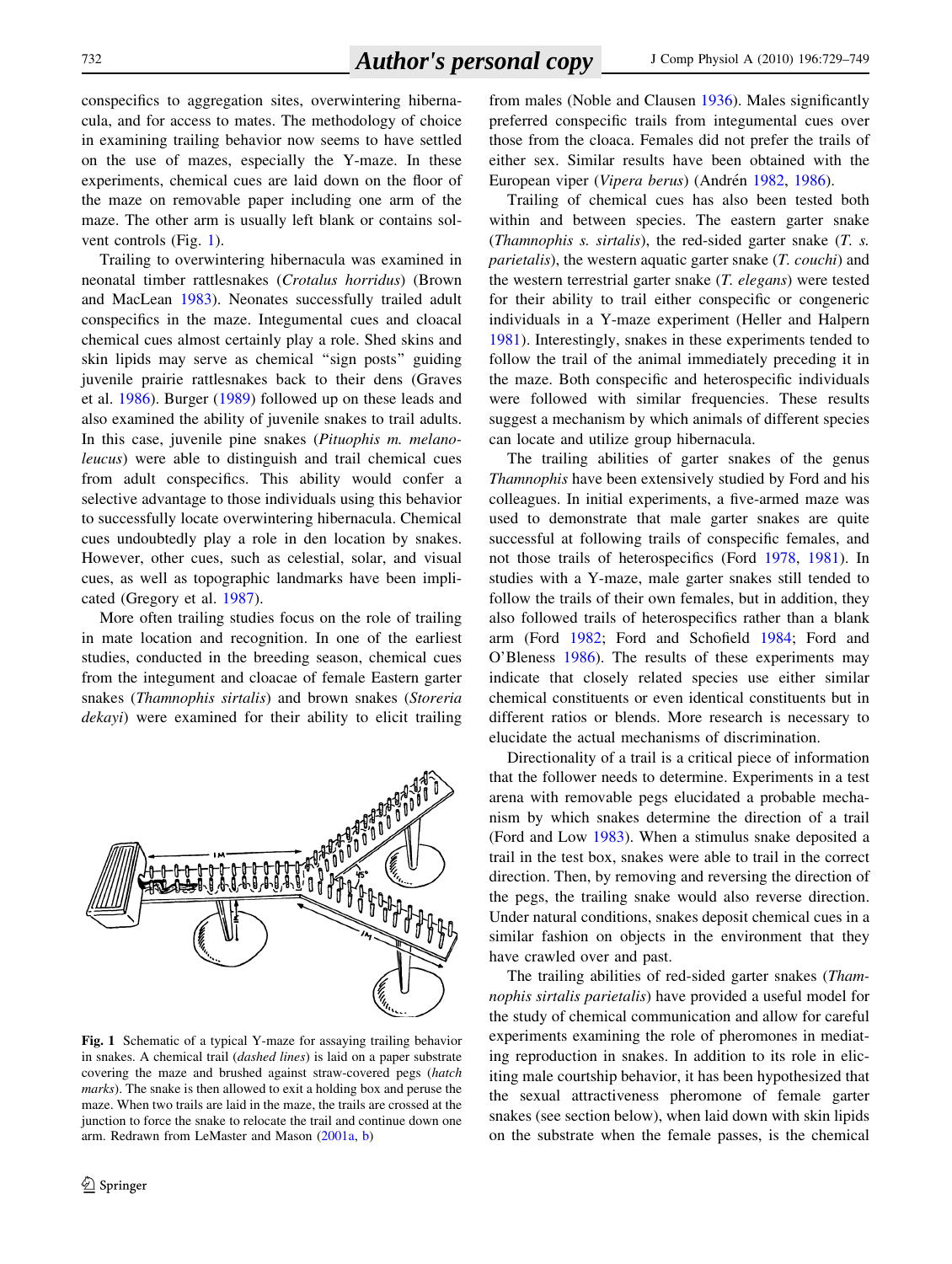cue utilized by courting males to follow the trails of sexually attractive, unmated females. In Y-maze tests conducted in the field during the breeding season, LeMaster and Mason ([2001a](#page-17-0)) demonstrated that skin lipids from females, but not males, elicited trail following behavior from males and that this trailing pheromone was the same as the female sexual attractiveness pheromone. Only one study has specifically tested pheromone trailing behavior in the field under natural conditions with bioassays using known chemical cues (LeMaster et al. [2001\)](#page-17-0). In that study, courting male garter snakes were able to locate unmated females by following skin lipid pheromone trails on the substrate. Females did not follow female or male trails. In the fall, when garter snakes return to their hibernacula from the summer feeding grounds, neither male nor female snakes followed pheromone trails of either sex thus indicating that homing back to communal hibernacula relies on different sensory cues (LeMaster et al. [2001](#page-17-0)).

Trailing male garter snakes can also discriminate the trails of unmated females from mated females (O'Donnell et al. [2004](#page-19-0)). This is clearly adaptive as this would reduce the amount of time a searching male garter snake would spend on locating a recently mated female that still possesses a mating plug and thus would be unable to mate. Using a Y-maze, O'Donnell et al. ([2004\)](#page-19-0) demonstrated that courting male garter snakes avoid the trails of recently mated females and continue to do so until after the copulatory plug has dissolved in approximately 2 days. They also concluded that the sex attractiveness pheromone of females is unaltered by mating and that the addition of the copulatory pheromone (see section below) is responsible for the change in the mated female's attractivity.

Few studies of European snakes have been conducted with relation to trailing with the exception of the Vipera studies. Fornasiero et al. [\(2007](#page-17-0)) examined the ability of male European whip snakes, Hierophis viridiflavus, to follow trails of both male and female conspecifics during the breeding season. Reproductively active males discriminate pentane-extracted skin lipids from males and females on a Y-maze and greatly prefer to trail females. Males also trail other male trails in a similar fashion to results found with brown tree snakes, Boiga irregularis (Greene et al. [2001\)](#page-17-0), but not with garter snakes, Thamnophis sirtalis parietalis, tested either in the laboratory (LeMaster and Mason [2001a](#page-17-0)) or in the natural environment (LeMaster et al. [2001](#page-17-0)). Greene et al. [\(2001](#page-17-0)) hypothesized that breeding males may trail other males if male–male combat is known to occur in that species. In this way, males may gain access to breeding females by finding and displacing a rival male and thus gain access to females nearby. Fornasiero et al. [\(2007](#page-17-0)) report that European whip snakes display male–male combat and thus their findings in these Y-maze experiments support this hypothesis.

Lizard trailing behavior has also been observed in Y-mazes. Male broad-headed skinks (Eumeces laticeps) can distinguish and follow the trails of females by detecting chemical cues through tongue-flicking and tongue-touching the substrate (Cooper and Vitt [1986b,](#page-16-0) [c\)](#page-16-0). Breeding male anguid slow-worms, Anguis fragilis, can discriminate male and female scents applied to a T-maze and choose scents of females (Gonzalo et al. [2004](#page-17-0)). They did not avoid the scents of other males, but they did explore other male scents more than their own scents, suggesting that this species is not territorial.

# Sexual behavior

# Snakes

In most species of snakes, sexual behavior is characterized by the male investigating the female with rapid tongueflicking to her dorsal surface. The male then presses his chin onto the female's dorsal surface, rubbing forward towards her head while continuing to rapidly tongue-flick. The occurrence of these two behaviors simultaneously is characteristic of courtship and sex behavior. Noble ([1937\)](#page-19-0) first hypothesized that males detected an odor or pheromone in the skin of female garter snakes that elicited male courtship. A considerable body of work has since been conducted on the chemical ecology of red-sided garter snake, Thamnophis sirtalis parietalis. Field and laboratory studies have unequivocally identified, characterized and synthesized the sex attractiveness pheromone of the redsided garter snake (Thamnophis sirtalis parietalis) (Mason et al. [1989](#page-18-0), [1990;](#page-19-0) Mason [1993\)](#page-18-0). Hexane extracts of skin lipids from sexually attractive females were isolated and tested in a bioassay. Liquid aliquots of fractions from these skin lipids were applied to paper towels or filter paper. Positive responses in the bioassay were scored when courting male garter snakes exhibited significantly increased tongue-flicks to the sample in conjunction with the chin-rubbing and caudocephalic wave behavior that is exclusive to courtship behavior. In additional tests, the latency to court, number of tongue-flicks elicited, and tongue-flick rate were examined (Mason et al. [1990](#page-19-0)). The nonvolatile long-chain saturated and monounsaturated methyl ketones identified are the sex pheromone of the redsided garter snake (Fig. [2](#page-5-0)), and these compounds elicit membrane responses from vomeronsasal sensory neurons (Huang et al. [2006](#page-17-0)). This is the first identified pheromone in Class Reptilia.

Armed with the knowledge of the structure of the pheromone, studies on garter snakes went onto explore the behavioral, ecological and evolutionary consequences of pheromonal communication in shaping the life-history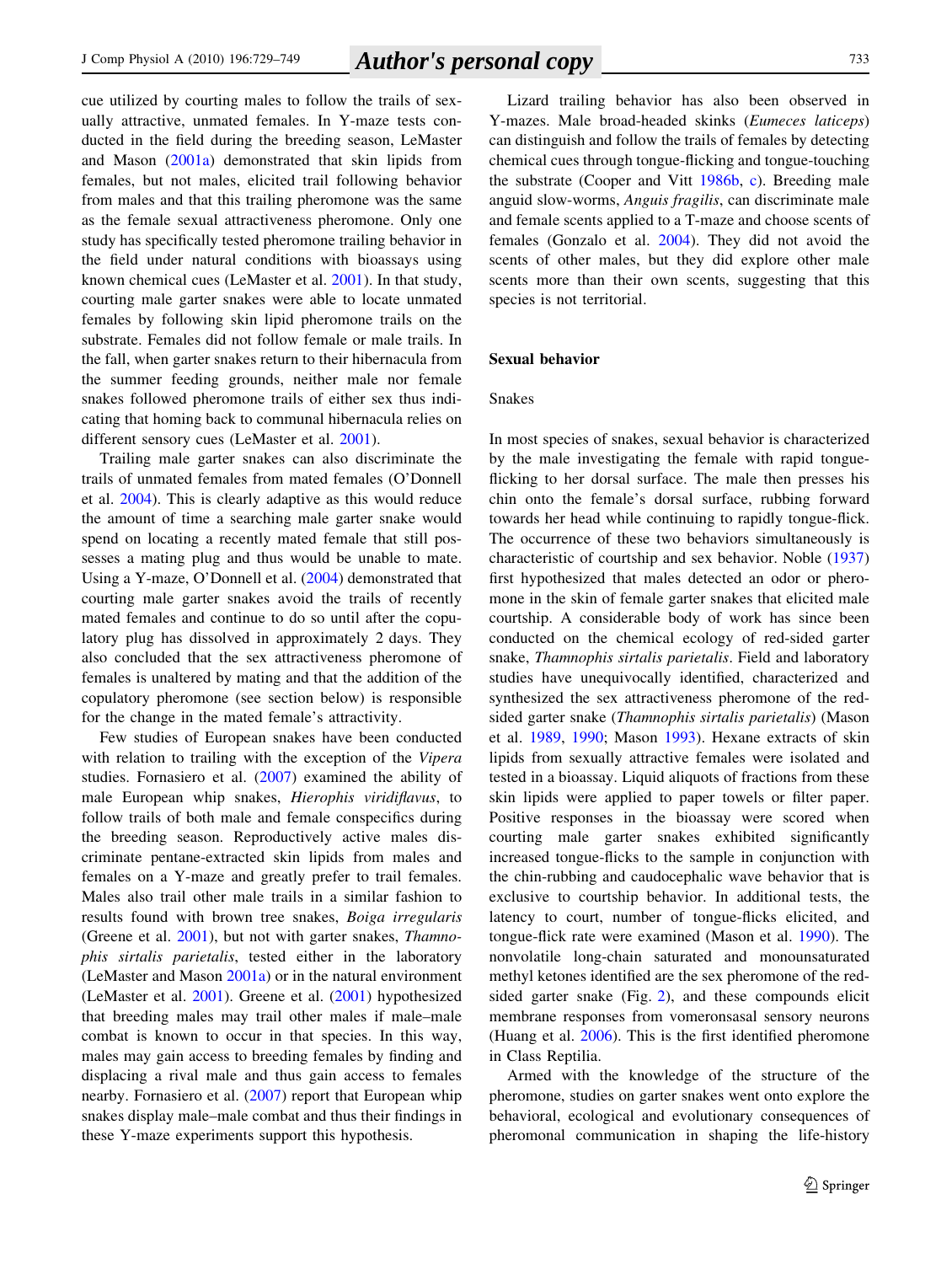<span id="page-5-0"></span>

Fig. 2 Gas chromatogram (GC) of the sexual attractiveness pheromone blend from a female red-sided garter snake. The blend is composed of 17 unique methyl ketones (394–532 Da in molecular weight; unsaturated methyl ketones are unshaded peaks, saturated are shaded). Most peaks in the chromatogram occur in couplets, with the first peak in each representing the unsaturated methyl ketone (b), and the second is the saturated methyl ketone (a) of the same chain length

strategies of these model reptiles. LeMaster and Mason [\(2001b](#page-17-0)) showed that variation in the methyl ketone components and their relative concentrations from females collected in the same dens over multiple years were remarkably consistent. However, differences in the relative concentrations of methyl ketones between the breeding season and the nonbreeding season among these same females showed significant variation. Hibernation plays a critical role in the annual cycle of the red-sided garter snake, and Parker and Mason [\(2009\)](#page-19-0) demonstrated that the female sex pheromone of this species changes in quantity and quality throughout laboratory-simulated hibernation, being dominated by unsaturated methyl ketones upon spring emergence. Thus, these methyl ketone pheromones are able to transmit information to males about the reproductive status of the females producing them, which is intimately associated with season (LeMaster and Mason [2001b;](#page-17-0) Parker and Mason [2009\)](#page-19-0). In further studies, Shine et al. ([2003\)](#page-19-0) demonstrated that male garter snakes can assess the body size and body condition of females based solely on female pheromone cues alone. This is important because in red-sided garter snakes larger males prefer to mate with larger females (Shine et al. [2000d\)](#page-19-0), and larger females in better body condition produce more offspring per litter in this species (Gregory [1977](#page-17-0)). Thus, the chemoreceptive system of these garter snakes provides rapid and sophisticated information about attributes of potential partners likely to predict reproductive output (Shine et al. [2003](#page-19-0)). LeMaster and Mason [\(2002](#page-17-0)) demonstrated the mechanism by which males are able to make this discrimination among variable female body lengths and body conditions based on the finding that the methyl ketone pheromone blend in female garter snakes becomes dominated by the longest chain, unsaturated methyl ketones with increasing body length and body condition. Finally, both male and female garter snakes choose to court and mate with individuals from their own dens versus those from different dens and males can make this choice based on detection of female pheromones alone (LeMaster and Mason [2003](#page-17-0)). Variation in the presence and relative abundance of the methyl ketone components of the garter snake pheromone blend provides information on species-specificity (Fig. [3](#page-6-0)) and even population-level differences within this genus and species.

Similar studies to those conducted in garter snakes using similar experimental methods have identified saturated, mono-, and diunsaturated methyl ketones in another colubrid, the brown tree snake of Guam (Boiga irregularis) (Murata et al. [1991\)](#page-19-0). Greene and Mason ([1998\)](#page-17-0) demonstrated that male brown tree snakes respond with courtship behavior to hexane extracts of female skin lipids. Although methyl ketones have been identified in these snakes similar to those serving as sex pheromones in garter snakes, in brown tree snakes they do not serve as pheromones. Males also respond to skin lipid pheromones from males that induce combat behavior (Greene and Mason [2000](#page-17-0)). This study concluded that skin lipid pheromones from both males and females induce behavioral responses from males. Female skin lipid pheromones induce courtship behavior while male skin lipid pheromones induced combat behaviors.

Skin lipid pheromones have now been implicated or demonstrated in viperids (Weldon et al. [1992\)](#page-20-0) and boids (Chiaraviglio and Briguera [2001](#page-16-0)) as well as colubrids. However, perhaps the most striking example of the role sex attractiveness pheromones play in snakes is an illuminating investigation of mating behavior in sea snakes. Said to be the least adapted of the sea snakes to a marine existence, the banded sea kraits (genus Laticauda) exhibit stereotypical courtship behavior only on land, involving chin-rubbing, rapid tongue-flicks, and body alignment as males attempt to court and copulate with females (Shine et al. [2002](#page-19-0)). This courtship behavior was shown to be mediated by skin lipid pheromones produced by females. Shine et al. [\(2002](#page-19-0)) studied the role of sex pheromones as reproductive isolating mechanisms in two species of sea kraits. The banded sea krait, Laticauda colubrina, and its sister species, Laticauda frontalis, have long been considered so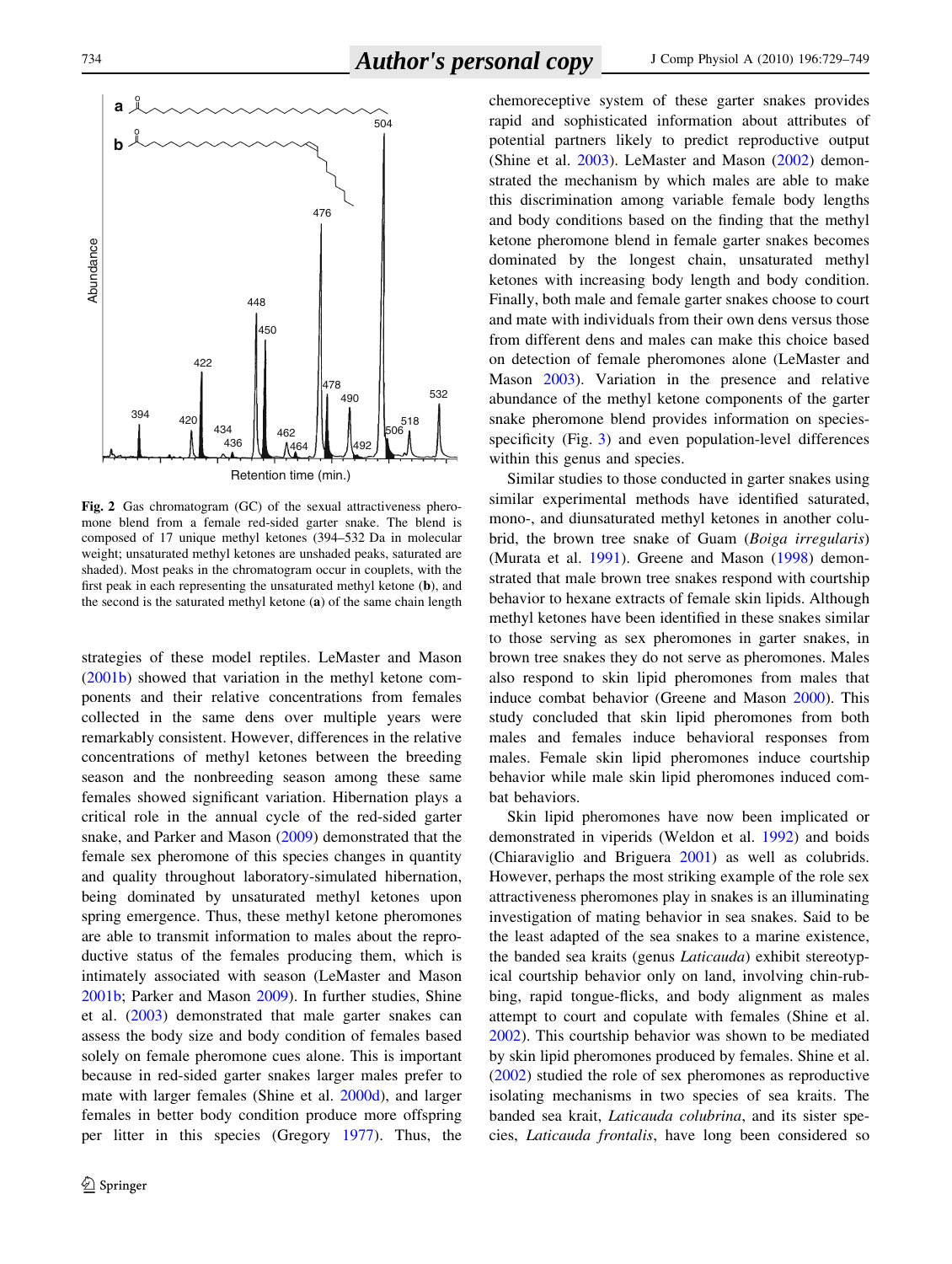b

<span id="page-6-0"></span>

Fig. 3 a Relative contributions of individual methyl ketones to the overall pheromone profiles of the sympatric red-spotted garter snake (Thamnophis sirtalis concinnus) and northwestern garter snake (Thamnophis ordinoides). The relative contributions of individual methyl ketones to the overall pheromone profiles were significantly different between the two sympatric species (mrpp,  $P < 0.001$ ). b Nonmetric multi-dimensional scaling (NMS) plot of individual pheromone profiles for the sympatric red-spotted garter snake and northwestern garter snake. The NMS plot graphically illustrates the

similar morphologically that until recently they were considered conspecific (McCarthy [1986](#page-19-0)). The limited distribution of *L. frontalis* entirely within the broader distribution of *L. colubrina* raises the intriguing possibility that speciation in this lineage may have occurred through sympatric or peripatric processes (Shine et al. [2002](#page-19-0)). This study suggests that the current separation between the taxa is maintained by species-specificity in the pheromones that elicit male courtship behavior in both species.

Even in species of sea snakes that are entirely aquatic, skin lipid pheromone cues play an important, though slightly different role than in their more terrestrial relatives. Thus, in the turtle-headed sea snake, Emydocephalus annulatus, visual cues are utilized by males to locate potential mates (Shine [2005](#page-19-0)). Upon locating females, reception of female skin lipid pheromones by tongueflicking males are necessary for males to continue courtship and mating. Aldridge et al. ([2005\)](#page-15-0) propose that even semi-aquatic snakes are unable to rely on nonvolatile skin lipid pheromones and propose that volatile pheromones are responsible for eliciting male courtship in the northern watersnake, Nerodia sipedon. They hypothesize that since males cannot trail female pheromone cues in the water, volatile pheromones may be acting in this and other semiaquatic snakes. However, Shine and Mason [\(2001](#page-19-0)) and Shine et al. [\(2005b](#page-19-0)) demonstrated that in garter snakes, mate-searching males are likely to use any cues that provide information on the sex and reproductive status of another snake including visual cues, thermal cues, and

similarity between individual pheromone profiles by plotting each profile as an X–Y coordinate, though the entire procedure utilizes relative proportion data for all 18 methyl ketones of the pheromone profile to generate the plot; points that are close together represent individual snakes with more similar pheromone profiles than those farther away. Of particular interest are the distinct clusters formed by the pheromone profiles of these sympatric species, demonstrating unique, species-specific composition in their pheromone profiles

 $\circ$ 

Thamnophis sirtalis concinnus

Thamnophis ordinoides

 $\circ$ 

 $\circ$  $\overline{O}$  $\circ$ C

 $\subset$ 

behavioral cues. In the Aldridge et al. [\(2005](#page-15-0)) study, skin lipid extracts from females were not studied, so there was never a critical test of the current paradigm of sex pheromones that act in a wide variety of snake taxa. Subsequent research on this species would further the field by directly addressing the question of volatile and nonvolatile pheromones in the same study as well as the role of other sensory cues.

#### Inhibitory pheromones

Male garter snakes (and other snakes) deposit a gelatinous plug in the cloaca of the female immediately following mating. Sexually active males refuse to court mated females immediately after the female has mated and up to 48 h later (Ross and Crews [1977\)](#page-19-0). In addition, a pheromone associated with the copulatory plug in the plains garter snake (Thamnophis radix) renders captive males sexually refractory for periods of 24–72 h after exposure (Ross and Crews [1978](#page-19-0)). Thus, there appear to be pheromones either in the copulatory plug or the fluids associated with its deposition that not only render mated females temporarily unattractive and unreceptive but also cause sexually active males to become sexually quiescent, ceasing courtship behavior after exposure to this pheromone (Ross and Crews [1977](#page-19-0), [1978;](#page-19-0) Whittier et al. [1985](#page-20-0); Mendonça and Crews [2001;](#page-19-0) O'Donnell et al. [2004](#page-19-0)). Similar studies in the Swedish viper (Vipera berus) did not yield any behaviors similar to those exhibited by garter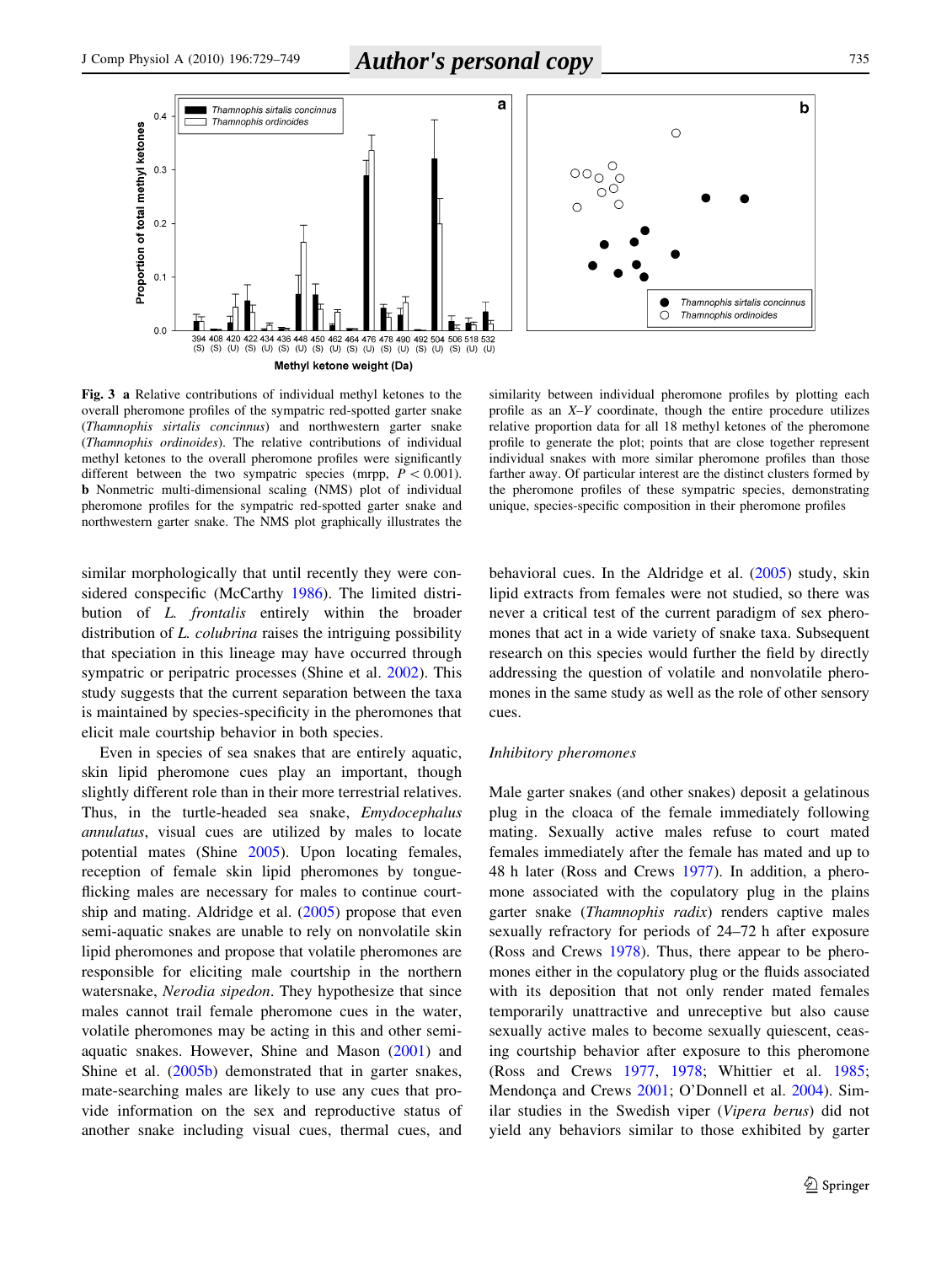snakes (Nilson and Andrén [1982\)](#page-19-0). It is still a matter of controversy whether the inhibitory pheromone is expressed in the copulatory plug, in the male's ejaculate, the female's cloaca, or some combination of the aforementioned. In field experiments where unmated attractive females were initially courted by males then subsequently treated with copulatory plugs, the copulatory fluids associated with mating, or controls (Shine et al. [2000b](#page-19-0)), the results indicate that the copulatory fluids from mating males contained the inhibitory pheromone and not the plug. The plug, therefore, seems to serve as a physical barrier to subsequent matings by rival males and/or as a simple plug to prevent the leakage of sperm from the female's cloaca.

Chemical isolation of the inhibitory pheromone in the copulatory plugs of garter snakes has not been completed. However, Mason et al. ([1989,](#page-18-0) [1990](#page-19-0)) identified squalene as a major component of the male sex recognition system in garter snakes. In field tests, Shine et al. ([2005a](#page-19-0)) demonstrated that squalene was able to render sexually attractive females transiently unattractive to male courtship in a similar manner to what is observed in newly mated females. In a similar fashion, in brown tree snakes which either have no copulatory plugs or very small ones, female cloacal secretions are used to repulse unwanted courtship from courting males by decreasing the intensity and duration of courtship (Greene and Mason [2000](#page-17-0), [2003\)](#page-17-0). The compounds involved in these secretions remain unknown.

#### Female mimicry in garter snakes

An interesting facet to the sex pheromone system of the red-sided garter snake is pheromone mimicry. During the spring breeding season and upon first emergence, male garter snakes produce the female sex pheromone and are courted as if they were females. These sexually attractive males were termed ''she-males'' (Mason and Crews [1985,](#page-18-0) [1986\)](#page-18-0). In simultaneous choice tests, female and she-male garter snake trails were indistinguishable to courting males, suggesting that the chemical composition of the pheromone produced by she-males and females is similar or identical (LeMaster and Mason [2001a\)](#page-17-0). Male garter snakes have been shown to exhibit male-oriented courtship in the laboratory (Noble [1937](#page-19-0); Vagvolgyi and Halpern [1983\)](#page-19-0), but the Manitoba red-sided garter snakes are the only ones where female mimicry is consistently observed in the field under natural conditions. Mason and Crews ([1985\)](#page-18-0) initially reported that she-males appear to gain a selective advantage in the highly competitive scramble mating system by confusing other males. However, the most recent work on this phenomenon has clarified findings from the earlier work. Shine et al. [\(2000a,](#page-19-0) [c](#page-19-0)) concluded that most, if not all, newly emerged male garter snakes in the Manitoba populations are briefly courted as if they are females. Further, the evolution of this trait may not have been driven by sexual selection, but rather natural selection. Shine et al. [\(2001](#page-19-0)) report that male garter snakes that mimic females may benefit simply because large mating balls of warmer, courting males form around them, transferring heat to the she-males and protecting them by reducing their exposure to predators.

Results from courtship trials demonstrated that newly emerged males are attractive to other males, although not to the same degree as females (LeMaster et al. [2008](#page-17-0)). Subsequent chemical analyses of skin lipids from females and newly emerged males showed no quantitative or qualitative difference in the components constituting the sexual attractiveness pheromone. Thus, it appears that the majority of males in this species emerge with a female-like pheromone profile and subsequent, unidentified physiological changes, over the course of just 24–48 h, are responsible for the short- versus long-term nature of this phenomenon.

In seeking to understand the hormonal control of pheromone production in garter snakes, earlier investigators had identified estrogen as critical to the production and expression of the sex attractiveness pheromone in garter snakes (Crews [1976;](#page-16-0) Kubie et al. [1978\)](#page-17-0). In studies of shemales, it was demonstrated that the skin of she-males expressed significantly higher levels of aromatase activity than that of normal males, suggesting that localized formation of estrogens in the skin contributes to the feminization of the skin and the production and expression of the female sexual attractiveness pheromone (Mason [1993](#page-18-0)). Current research in the Mason laboratory is clarifying the role of gonadal steroid hormones in the regulation of pheromone production both in females and males. The current working hypothesis is that the organization of the skin as a specific pheromone-producing organ occurs during development, most likely directed by steroid hormones experienced during gestation (Parker and Mason, unpublished). The results of long-term (2 years) experimental treatments (castration, hormone implantation) on pheromone production can be seen in Fig. [4.](#page-8-0)

# Turtles

In turtles, the mental glands of desert tortoises (Gopherus spp.) have been extensively studied with regard to pheromone production. Both males and females possess a large mental gland on the head that hypertrophies during the breeding season and secretes odorous fluids (Auffenberg [1966](#page-15-0)). Both male and female gopher tortoises (G. polyphemus) rub their forearms against their chin glands and wave their forearms only at males during courtship (Auffenberg [1969](#page-15-0); Weaver [1970](#page-19-0)). Presumably, males are challenging other males while females may be soliciting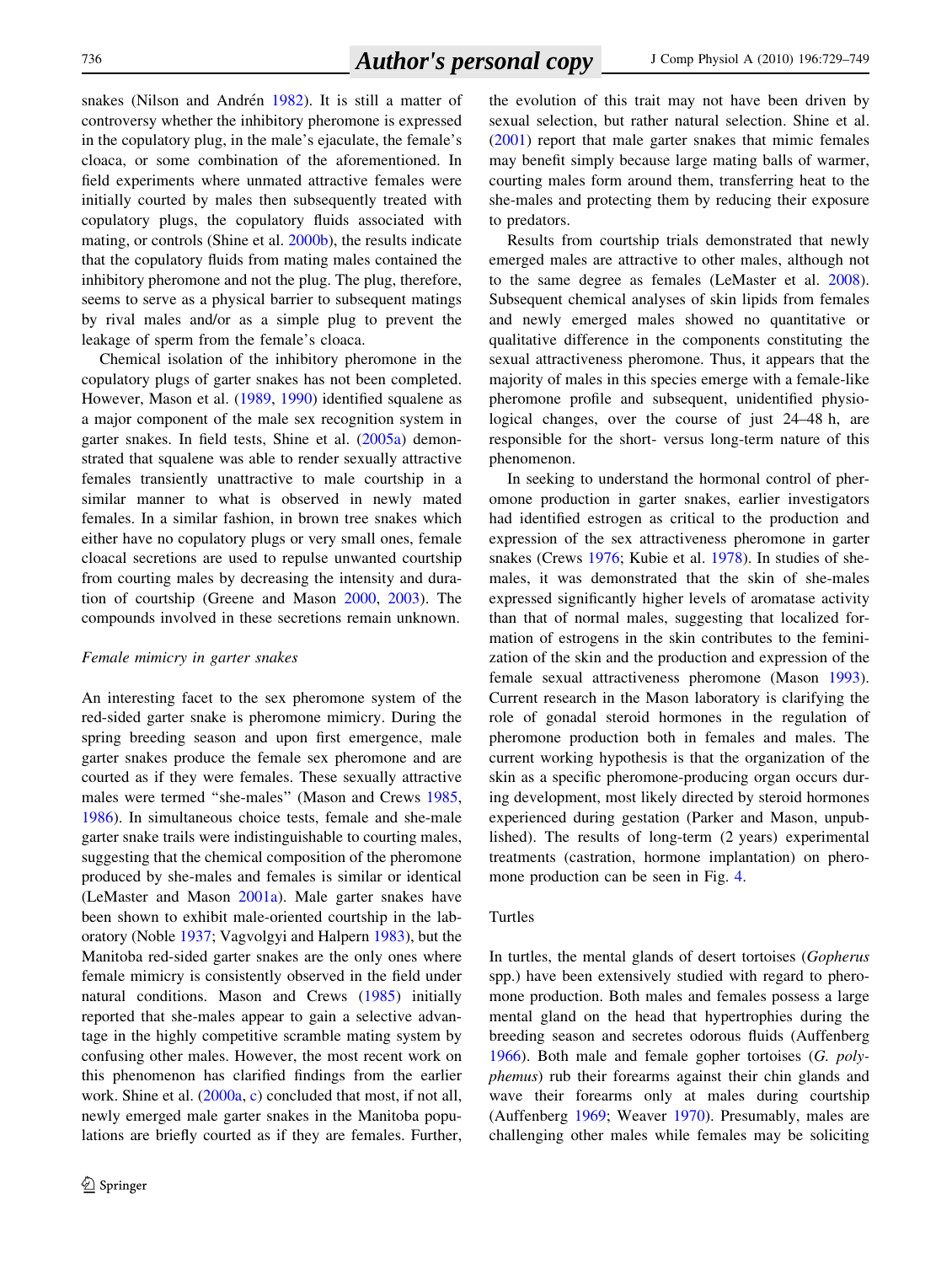

<span id="page-8-0"></span>

Fig. 4 GC traces from red-sided garter snakes (a control male, b castrated male, c control female, d estrogen implanted male). The relative proportions between the abundances of unsaturated methyl ketones (unshaded peaks) and saturated methyl ketones shifts as a result of sex or hormone treatment. The arrow in each chromatogram indicates the same methyl ketone (476 Da) for reference

matings from conspecific males. Gopher tortoises challenge one another by confronting an approaching individual with a head challenge (Auffenberg [1964](#page-15-0)). If the challenge is not returned (female response), the male proceeds to the posterior of the animal and sniffs its cloacal area. If the second individual is a sexually attractive female, he mounts. Thus, terrestrial tortoises probably have at least two significant sources of pheromones: the mental glands which may be most important in male-male combat, and the cloaca which provides sex pheromones that are important in mating behavior. Texas tortoises (Gopherus berlandieri) respond to the mental gland secretions of conspecific males with combat behavior (Rose [1970](#page-19-0)). Plaster models of tortoises painted with mental gland secretions from conspecific male tortoises elicited head bobbing and ramming of the model by males and females. Females responded primarily with head bobbing, a courtship behavior.

In aquatic turtles, courtship behavior seems to rely on pheromones produced and expressed from the cloaca. There are no experimental studies specifically investigating the existence of these chemical cues; however, anecdotal reports do suggest their presence. In Florida redbelly turtles (Pseudemys nelsoni) (Kramer and Fritz [1989\)](#page-17-0), painted turtles (Chrysemys picta) (Ernst [1971](#page-16-0)), Suwanee river cooters (P. concinna suwanniensis) (Jackson and Davis [1972](#page-17-0)), map turtles (Graptemys spp.) (Ernst [1974](#page-16-0)), Florida east coast terrapin (Malaclemys terrapin tequesta) (Seigel [1980](#page-19-0)), mud turtles (Kinosternon spp.) and stinkpot turtles (Sternotherus spp.) (Mahmoud [1967\)](#page-18-0), courting males chase females and sniff their cloacal areas, implying that chemical cues important in coordinating mating behavior are expressed by females. In European pond turtles, Emys orbicularis, male and female responses to pheromones were tested in simultaneous binary choice tests of tanks containing water from conspecific males or females (Poschadel et al. [2006](#page-19-0)). Females did not show a preference for either sex, but males preferred the water with female cues and, in addition, preferred chemical cues from the largest females which would be selectively advantageous since larger females produce more eggs. Males tended to avoid larger males but oriented toward chemical cues from smaller males. This may reflect social interactions in this species where males form dominance hierarchies. Similar studies in the stripe-necked terrapin, Mauremys leprosa, compared male and female responses to chemical cues in water both in and out of the mating season (Muñoz [2004](#page-19-0)). Outside of the mating season both sexes avoided waters with chemical cues from the opposite sex. During the breeding season, males greatly prefer water with female cues and avoid water with male cues. Females avoid water from males, but prefer water with female chemical cues. Similar results are found in simultaneous choice tests with common musk turtles, Sternotherus odoratus (Lewis et al. [2007](#page-18-0)).

## Lizards: males

## Licking behaviors and integumental chemical cues

Behavioral responses to integumental cues and cloacal cues, such as substrate rubbing and licking, are widespread in lizards (see Mason [1992](#page-18-0) for review). Licking behaviors may be analogous to tongue-flicking in snakes when observed in a reproductive context. In an early study, male western banded geckos (Coleonyx variegatus) licked females repeatedly before taking a neck grip and initiating copulation attempts (Greenberg [1943\)](#page-17-0). Male leopard geckos (Eublepharis macularius) are aggressive and territorial. Males routinely lick all individuals that they contact. If the animal contacted is a female in breeding condition, she is courted. If the animal contacted is a male, a fight quickly ensues. Sex recognition cues seem to be related to skin lipids as shedding causes territorial males to misinterpret the sex of the stimulus animals. Shedding caused territorial males to bite females as if they were males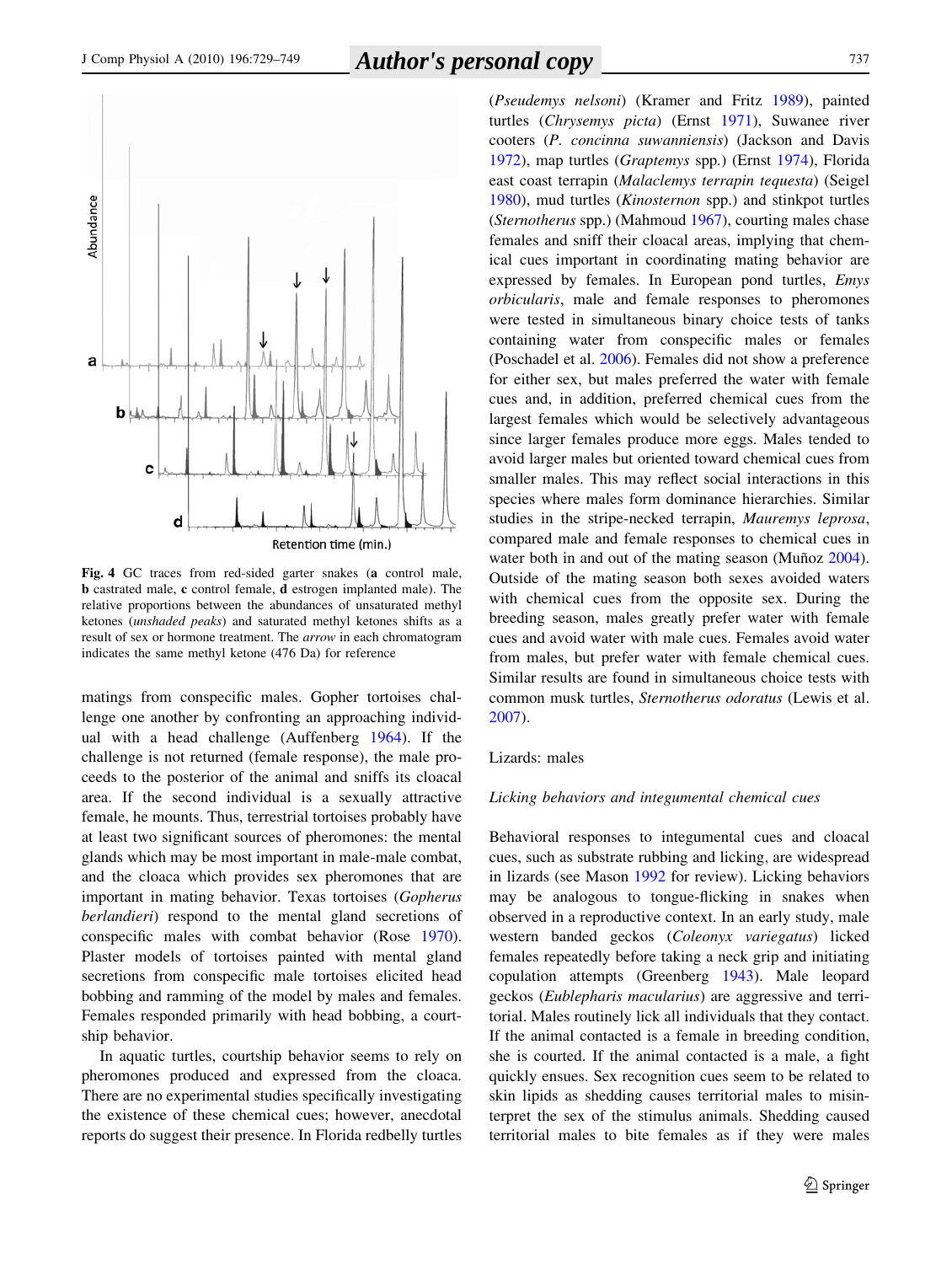(Mason and Gutzke [1990\)](#page-18-0). Further, male *Eublepharis* responded to the chemical cues of female Eublepharis with significantly more tongue-flicks as well as tail vibrations which are only observed in a reproductive context. Males did not respond to females that were out of sight or when airborne chemical cues were presented, and substrate-borne female cues were more effective at eliciting courtship behavior from males than visual cues alone (Brillet [1990](#page-15-0)). In isolated chemical cues from leopard geckos, Cooper and Steele [\(1997](#page-16-0)) showed that males act aggressively to male scents but direct courtship to female scents. Licking behaviors in lizards are also frequently directed toward the cloacal region, especially during the breeding season. These behaviors have been noted in side-blotched lizards, Uta stansburiana (Ferguson [1966](#page-16-0); Tinkle [1967\)](#page-19-0), Mallee dragons, Amphibolurus fordi (Cogger [1978\)](#page-16-0), horned lizards, Phrynosoma platyrhinos and P. coronatum (Tollestrup [1981\)](#page-19-0), desert iguanas, Dipsosaurus dorsalis (Glinski and Krekorian [1985\)](#page-17-0), Tropidurus delanonis (Werner [1978](#page-20-0)), and amphisbaenians, Blanus cinereus (Cooper et al. [1994\)](#page-16-0).

Male Iberian wall lizards, Podarcis hispanica, can use tongue-flicks to discriminate chemical cues on cotton swabs isolated from femoral, cloacal, lateral, and upper body surfaces and to discriminate females from males, nongravid from gravid females, and conspecific males and females from heterospecific P. bocagei carbonelli males and females (Cooper and Perez-Mellado [2002\)](#page-16-0). In behavioral trials where male P. hispanica were exposed to stimulus males painted with aqueous-extracted chemical cues from either familiar or unfamiliar males, resident males were less aggressive to familiar males and to unfamiliar males painted with familiar male chemical cues (López and Martín  $2002$ ). Males were more aggressive to familiar males painted with unfamiliar male chemical cues. Thus, chemical cues again seem to be used in individual recognition. Since chromatic signals are also important social cues in this species, a set of studies were conducted to examine the role of color patterns and chemoreception in sex recognition by male and female  $P$ . *hispanica* (López and Martín [2001a;](#page-18-0) López et al. [2002a\)](#page-18-0). In staged encounters in the home-cage of the responding male, the results were clear. Resident males acted aggressively to unmanipulated males, males painted to look like females, males with other male chemical cues, and females with other male chemical cues. Unmanipulated females, females with other female chemical cues, and males with female cues all elicited courtship behaviors from the resident male. Similar results were found in a study of Psammodromus algirus (López et al.  $2003b$ ). Thus, chemosensory cues appear to be more important in sex recognition than visual cues at least at close range. An interesting aside is that some males of one species of flat lizard, Platysaurus broadleyi (Whiting et al. [2009\)](#page-20-0) and the previously mentioned Psammodromus algirus (López et al. [2003b\)](#page-18-0) both display behavioral female mimicry. The mimicry is only effective until the deceived male can chemically investigate the mimic, suggesting that chemical cues override behavioral cues for sex recognition in these species.

## Dear enemy hypothesis: male dominance

A closely related group of Iberian lacertid lizard species has provided a robust model for understanding how chemoreception of pheromones relates to the evolution of mechanisms affecting the behavioral ecology and life history strategies of reptiles. In male Iberian rock lizards, Lacerta monticola, resident males directed more tongueflicks to fecal pellet chemical cues on swabs from other males as compared to their own fecal pellets' odor cues (López et al.  $1998$ ). Males spent less time on the half of a terrarium containing fecal pellets of strange males versus a blank pellet. In addition, tongue-flick rates to fecal pellet cues of familiar males decreased as compared to unfamiliar males. Body size of the donor lizard compared to the responder is important. If the source of the fecal pellet is a larger unknown male, more tongue-flicking is needed to ascertain information. If the source of the fecal pellet is a smaller unknown male, less information is needed as that male is less of a threat (Aragon et al. [2000\)](#page-15-0). Chemical cues from fecal pellets also help juvenile lizards to assess their social environment and avoid aggressive and possibly cannibalistic interactions with adult males (Moreira et al. [2008](#page-19-0)). In this study, fecal pellets from donors were extracted in dichloromethane and applied to filter papers placed on one side of a two-choice arena. Fecal chemical cues were compared between the juvenile's own cues, another juvenile's, or adult female or male cues. Juveniles could discriminate between fecal chemical cues from juveniles and adults, and they avoided remaining in substrates labeled by adult male fecal chemical cues.

In further studies, resident males were able to recognize familiar (neighbor) males versus unfamiliar males based on tongue-flicking chemical cues (feces, femoral gland secretions, skin lipids) left on the substrate in stimulus source cages for 1 week (Aragon et al. [2001a](#page-15-0), [b,](#page-15-0) [c\)](#page-15-0). Tongueflick response rate was again influenced by the differences in body sizes between the donor male and the responder. When the responding male acted as a simulated intruder male into another male's previously marked territory (in the absence of the source male), the responding male displayed significantly more escape behaviors in response to unfamiliar male chemical cues than to chemical cues from familiar neighbor males (Aragon et al. [2003](#page-15-0)). The authors invoke the ''Dear Enemy Hypothesis'' (Fisher [1954](#page-16-0)) in their discussion of these findings. To investigate this hypothesis, Moreira et al. [\(2006](#page-19-0)) classified male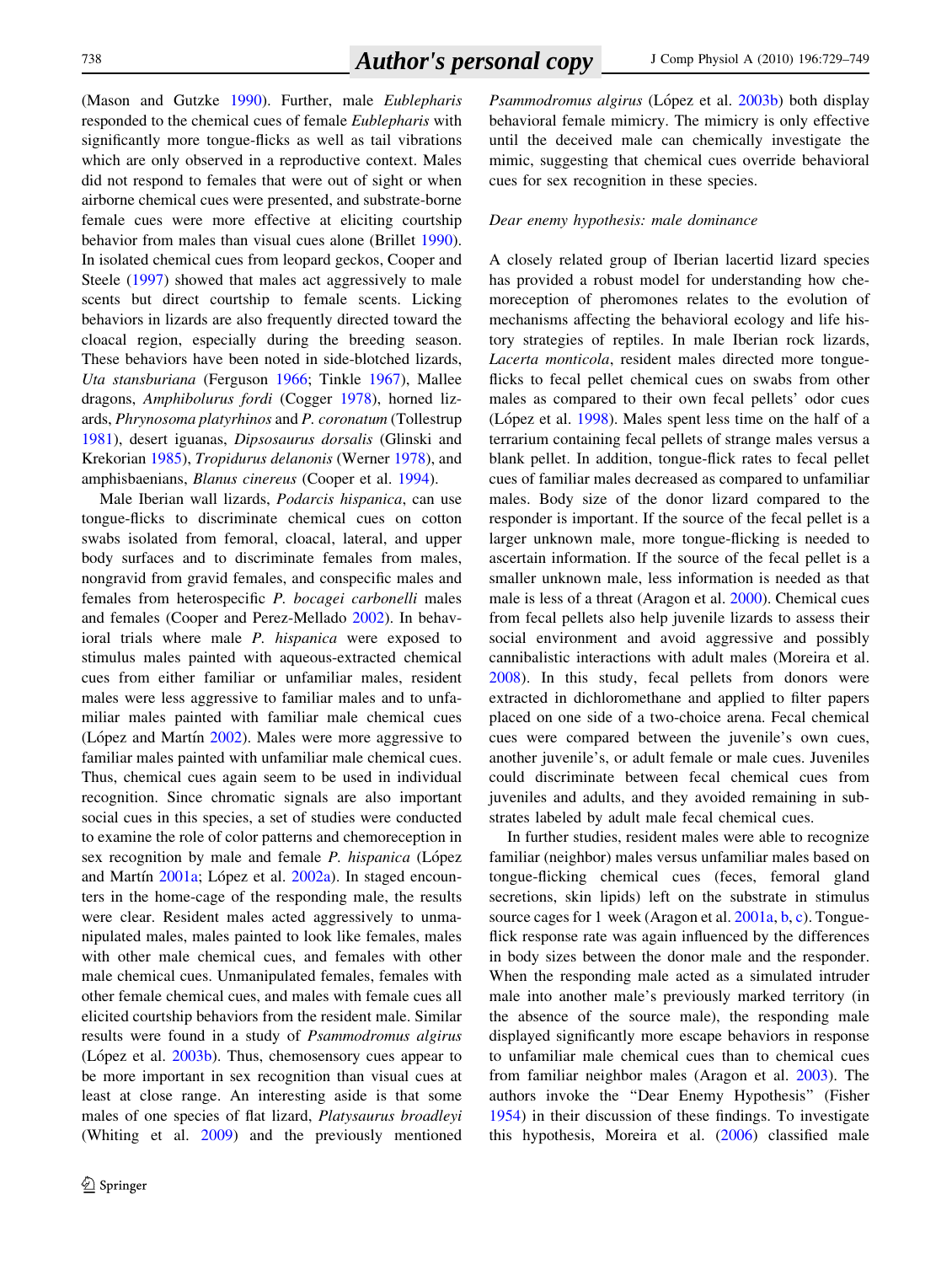Iberian rock lizards as to their dominance status by staging aggressive encounters. Subsequently, individual males were then presented with femoral gland secretions on cotton swabs of their own odors or those of another male. They were also presented with chemical cues from their own copulatory plugs or those of another male. Males were able to discriminate the dominance status of other males from information in both the femoral gland secretion and the copulatory plugs. Thus, femoral gland secretions may be important in scent-marking territories, but these cues along with copulatory plug chemical cues may be important in marking the female's body and may be a different form of expression of mate-guarding. Males with higher dominance status have higher concentrations of hexadecanol and octadecanol in their femoral gland secretions and males exhibited significantly more tongue-flicks in response to these isolated synthetic compounds (Martín et al. [2007a](#page-18-0)). Males also displayed aggressive behaviors only toward hexadecanol by biting the test swabs. Because dominant males had greater T-cell-mediated immune responses, this suggests that a male's dominance status and his relative state of health (immune function) are honestly signaled to other males in femoral gland secretions.

Although cholesterol did not serve as a signal of dominance in L. m. monticola (=Iberolacerta monticola), it does appear to have this role in the closely related L. monticola cyreni (=Iberolacerta cyreni) which does not secrete hexadecanol in its femoral gland secretions (Martin and López  $2007$ ). Cholesterol in femoral glands was highly correlated with male body size, and males discriminated with increased tongue-flick rates cholesterol from other chemical compounds and responded aggressively by biting the test swabs. In staged interactions between size-matched males, males augmented with cholesterol on their bodies won the encounters as compared to controls. Whether this effect is due to higher levels of testosterone in dominant males is suggested.

## Femoral glands

Many lacertilian reptiles possess epidermal structures on the ventral surface of the thigh or the precloacal abdominal area. These femoral glands exude a waxy secretion, are usually larger in males, and respond to rising androgen concentrations in the blood, especially during the breeding season (Chiu and Maderson [1975](#page-16-0)). In the earliest study, desert iguanas, Dipsosaurus dorsalis, tongue-touched tiles coated with femoral gland secretions significantly more than paraffin-coated tiles or controls. Since there were no consistent differences in behavioral responses to male and female secretions, the femoral pore secretions were thought to be more important in individual recognition than sex recognition (Alberts [1989](#page-15-0)).

Although technically not femoral glands, the precloacal pores of the amphisbaenian, Blanus cinereus, were investigated for their possible role as a pheromone source (Cooper et al. [1994](#page-16-0)). Cotton swabs rubbed over the precloacal pores of male and female B. cinereus and presented to males elicited significantly more tongue-flicks to female precloacal pore chemical cues than to those of males or water blanks. López and Martín ([2009b\)](#page-18-0) repeated these studies and found similar results, while also finding that males differed most in concentrations of squalene, and males, but not females, respond to this compound aggressively. Thus, squalene appears to serve as a male sex recognition pheromone to males but not females.

The femoral gland secretions of lizards are composed of both proteins (Alberts et al. [1992](#page-15-0)) and lipids, but the lipids are thought to be the main components with pheromonal function (Mason [1992\)](#page-18-0). The chemical composition of the lipids in the femoral gland secretions have been described for relatively few lizard species (Chauhan [1986;](#page-16-0) Alberts [1990](#page-15-0); Weldon et al. [1990](#page-20-0); Alberts et al. [1992;](#page-15-0) Escobar et al.  $2001$ ; López and Martín  $2005a,b, c, 2006$  $2005a,b, c, 2006$  $2005a,b, c, 2006$  $2005a,b, c, 2006$ ; Louw et al. [2007](#page-18-0); Gabirot et al. [2008](#page-17-0); Kopena et al. [2009](#page-17-0); López and Martín [2009a](#page-18-0), [b](#page-18-0); reviewed by Weldon et al. [2008](#page-20-0)). Population and interspecific variation in these lipids has been attributed to environmental constraint selecting for different lipid components best suited to persist under varying microclimatic conditions (Escobar et al. [2003](#page-16-0); Martín and López  $2006a$ ; López and Martín  $2009a$ ), age of the males (López and Martín  $2005b$ ; Martín and López  $2006b$ ), and as a response to simulated predation (Aragon et al. [2008](#page-15-0)).

## Lizards: females

## Female assessment: fluctuating asymmetries

Females gather information about potential mates through chemical cues. Female Iberian rock lizards, L. monticola, were exposed to male chemical cues expressed onto filter paper strips and placed in a male's home cage for 10 days (López et al. [2003a](#page-18-0)). These papers presumably contained cloacal, fecal and femoral gland secretions. Females chose to associate with the scents of older males, and their response suggested size assortative mating since larger females preferred older males while smaller females were not as selective. When offered the choice of femoral pore secretions from two different males, females chose to associate with the scents of males that display lower levels of fluctuating asymmetry in their femoral pores, the source of the pheromone (Martin and López  $2000$ ). The authors propose that males with lower fluctuating asymmetry are higher quality mates, and females can recognize this quality by chemical cues alone. In further studies, dominance statuses of male L. monticola were classified by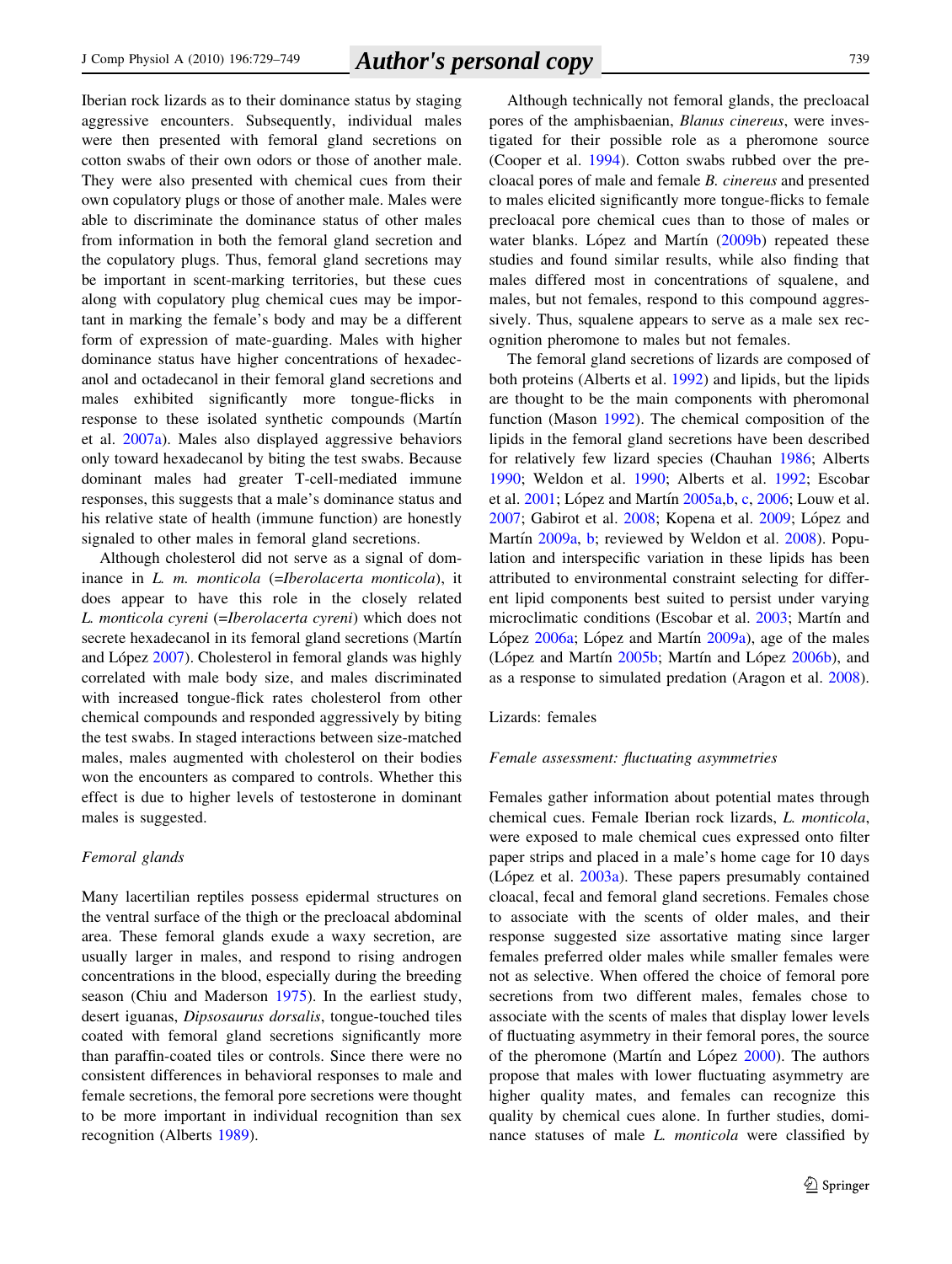staging aggressive encounters (López et al. [2002b\)](#page-18-0). Males with larger heads were the most dominant, but females did not use this cue in mate choice, rather choosing heavier males and those with more symmetrical femoral pores. Thus, factors that may benefit males in intrasexual competition may have little bearing on their mating success.

# Female assessment: honest signaling of male immune status

Female Iberian wall lizards, P. hispanica, appear to assign more value to specific chemical components of male femoral gland secretions. Cholesterol and cholesta-5, 7-dien-3-ol are the most prevalent steroids found along with hexadecanoic and octadecenoic acid as the most prevalent fatty acids (López and Martín [2005d](#page-18-0)). Individual variation in relative proportions of these components is high in males in the population. Martin and López  $(2006c)$ showed that females tongue-flick more to synthetic cholesta-5,7-dien-3-ol and can respond positively to higher concentrations of this compound. Females also responded to cholesterol, but their response did not differ from that to the femoral gland secretion as a whole, perhaps because cholesterol accounts for more than 50% of the entire composition of the lipids in the gland material. In addition, females did not prefer male femoral gland scent marks with higher concentrations of cholesterol (López and Martín [2005d\)](#page-18-0), but they did prefer substrates marked with male femoral gland secretions possessing the highest concentrations of cholesta-5,7-dien-3-ol. Why females may be so discriminating of cholesta-5,7-dien-3-ol could be due to the fact that males with greater T-cell-mediated immune responses show correspondingly higher concentrations of this steroid in their femoral gland secretions (López and Martín [2005d](#page-18-0); López et al. [2006](#page-18-0)). Why this relationship exists is not clear. Cholesta-5,7-dien-3-ol (provitamin D<sub>3</sub>) is a precursor of Vitamin  $D_3$ , so diverting this compound from metabolism to femoral gland secretions may be a costly way for males to honestly signal their health status to choosy females. Lizards can obtain vitamin D through their diet, so perhaps fitter males are better at acquiring vitamin D through their diet and advertise this to potential mates in their femoral gland secretions. Martín and López ([2006d\)](#page-18-0) tested this hypothesis by supplementing the diet of male L. monticola, with vitamin D and then observing that females were able to discriminate by tongue-flicking increases in the levels of provitamin  $D_3$  in male femoral gland secretions and preferred to associate with areas scent marked by these supplemented males. If provitamin  $D_3$  is being used by males as an honest signal of health, then activation of the immune system in males should have consequences to their femoral gland chemical signaling because males should allocate most of their provitamin  $D_3$  to maintenance of the immune system and not secrete it as a chemical signal. López et al.  $(2009)$  $(2009)$  challenged male *P. hispanica* immune systems with a nonpathological bacterial antigen and found that levels of cholesta-5,7-dien-3-ol (provitamin  $D_3$ ) in femoral gland secretions decreased suggesting the existence of a trade-off between maintenance of a healthy immune system and expression of sexually selected chemical ornaments in these lizards.

In studies of the related, *Psammodromus algirus*, Martín et al. [\(2007b](#page-18-0)) correlated levels of blood-borne hemagregarine parasites and T-cell-mediated immune response in males to the attractiveness of their femoral gland secretions to females. Males with lower parasite infections and greater immune responses had femoral gland secretions with higher proportions of octadecanol and eicosanol and lower proportions of their corresponding fatty acids, octadecanoic and eicosanoic acids. Females responded with higher tongue-flick rates to secretions from healthier males and to the two long-chain alcohol compounds when tested alone. If these alcohols are being diverted from metabolism to scent gland secretions, this may be energetically costly and thus may serve as ''chemical ornaments'' that signal a male's potential fitness. In a similar study in the close relative Podarcis muralis, behavioral results were similar except that this species expressed higher concentrations of octadecenoic acid methyl ester (Martín et al.  $2008$ ).

#### Female assessment: preexisting sensory bias

How the chemical signaling system in these lizards evolved may be due to preexisting sensory bias in females. Martin and López  $(2008a)$  showed that food-deprived females expressed higher tongue-flick rates to both mealworm prey items and to male femoral gland secretions. Hungry females expressed stronger chemosensory responses and increased their exploratory and searching rates in response to cholesta-5,7-dien-3-ol (provitamin  $D_3$ ), an essential nutrient found in insect prey items and in male femoral gland secretions. Thus, there is a correlation between prey stimulus feeding cues and male sex pheromones suggesting that a preexisting sensory bias to essential nutrients in food may have led to the evolution of this compound as a sexual signal in males as proposed by Martín and López  $(2010)$  $(2010)$ . This same reasoning was explored in the Carpetane rock lizard, Iberolacerta cyreni (formerly Lacerta monticola  $cyreni)$  (Martín and López  $2010$ ). Females show stronger chemosensory responses and prefer the scent of males with higher concentrations of cholesta-5,7-dien-3-ol (provitamin  $D_3$ ) and ergosterol in their femoral gland secretions (Martin and López [2006e](#page-18-0), [2008b](#page-18-0)). Oleic acid (cis-9-octadecenoic acid) is found in high concentration in femoral gland secretions of many lizards and is a major constituent of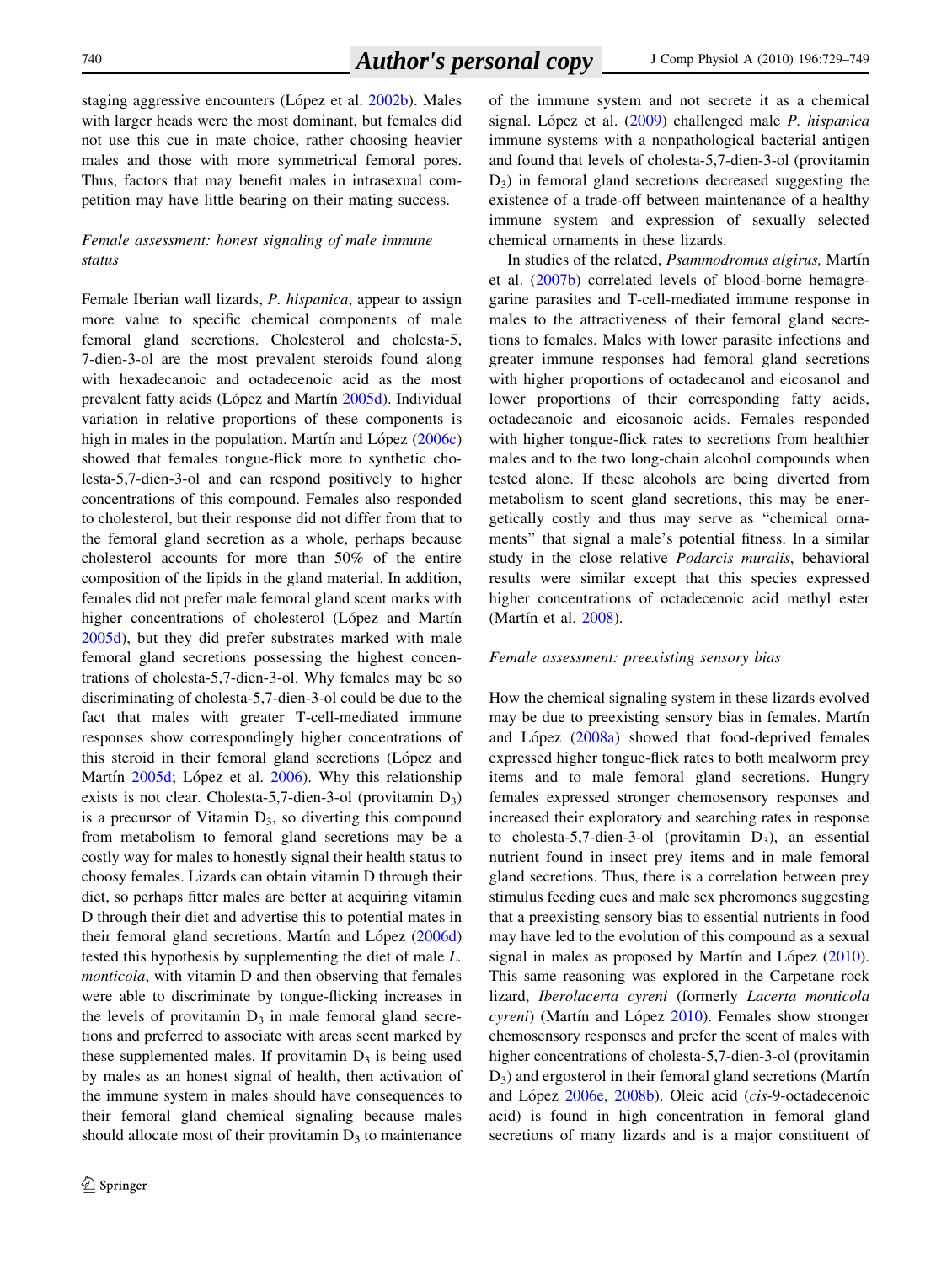their energetic fat reserves. Males in better body condition may advertise this to females by allocating oleic acid to their femoral gland secretions. Females were able to discriminate and preferred to associate with male scent gland secretions that had been augmented with oleic acid. Because oleic acid is also common in their insect prey, the possibility that this sexual signal evolved from a preexisting sensory bias to prey odor cues is suggested. Females also responded to cholesterol, but their response was low. Cholesterol and oleic acid concentrations were negatively related, and this may reflect the facts that cholesterol is correlated to body size in males and other males selectively respond to this steroid in femoral gland secretions. Thus, chemical signals in males may have evolved under different selection pressures: cholesterol serving as a signal of male dominance or fighting ability to other males and oleic acid serving as a sexual attractant reflecting a male's body condition.

Since male femoral gland secretions are known to affect female mate choice and the glands are under direct androgenic control and vary seasonally, Martín et al. [\(2007c\)](#page-18-0) tested whether testosterone (T) implants affect both the concentration and chemical composition of femoral gland secretions and their attractiveness to females. By tongue-flicking, females were able to discriminate cotton swabs containing femoral gland secretions of T-implanted and controls males, but T-treatment did not affect the time spent by females on papers scented with femoral gland secretions from both T-implanted and control males. Rather, females selected to associate with papers scented by those males maintaining the highest concentrations of cholesta-5,7-dien-3-ol (pro-vitamin  $D_3$ ) irrespective of treatment. T-treatment led to decreased levels of cholesta-5,7-dien-3-ol in femoral gland secretions suggesting that males face a trade-off in allocating cholesta-5,7-dien-3-ol for general metabolism or for chemical signaling to potential mates. In this lizard, levels of cholesta-5,7-dien-3-ol are positively correlated to immune function, thus perhaps only males in good condition can mount a strong immune response and produce an extravagant sexual ''chemical ornament" (Martín et al. [2007c\)](#page-18-0). Further study is necessary to work out these complex mechanisms.

# Reptile predator/reptile prey recognition

Many reptiles exhibit stereotyped behaviors in response to predators. A common defensive behavior exhibited by over 30 taxa of pit vipers and some colubrids to snake-eating (ophiophagous) snakes is a posture known as body bridging (Weldon [1982\)](#page-19-0). In this posture, a body loop can be used to strike at the attacking snake, thus disabling or driving it off. In tests examining the source of the chemical compounds eliciting this behavior, cloacal cues and lipids removed from the dorsal surface of kingsnakes, Lampropeltis getulus, prompted body bridging from rattlesnakes even if they were blindfolded (Bogert [1941\)](#page-15-0). Methanol was used to extract chemical cues from kingsnakes, and these cues elicited body bridging from several species of pit vipers and colubrids (Weldon and Burghardt [1979\)](#page-20-0). Juvenile garter snakes can distinguish between the skin lipids of the ophiophagous common kingsnake, L. getulus, and two nonophiophagous snakes, the western hognose snake, Heterodon nasicus, and plains garter snake, Thamnophis radix, by exhibiting increased tongue-flicks to the ophiophage skin extracts (Weldon [1982\)](#page-19-0). However, this was not always the case as the prairie rattlesnake, Crotalus viridis, and cottonmouth, Agkistrodon piscivorus, gave the opposite response and increased tongue-flick rates when exposed to chemical cues from a kingsnake (Lampropeltis spp.) and a nonophiophagous hognose snake (Heterodon spp.) (Chiszar et al. [1978\)](#page-16-0). These conflicting results demonstrate the need for studies in which additional behaviors are needed to supplement the tongue-flick data. Such additional behaviors should more directly address the motivational state of the animal. Tongue-flick data are often only a sign of increased activity of the animal. In any case, they are strengthened by including additional response variables.

One unusual example used tongue-flick attack scores with repeated measures and ingestive behaviors to examine the predatory response of brown tree snakes, Boiga irregularis, to human skin lipids (Greene et al. [2002](#page-17-0)). Brown tree snakes on the island of Guam attack and bite humans with an unusually high frequency. Most of the victims were below the age of five and most of the bites were directed to the fingers and hands of the victims suggesting that the snakes were trying to ingest the victims in the same manner they would a prey item (Fritts et al. [1990\)](#page-17-0). Greene et al. [\(2002](#page-17-0)) presented human skin lipids, mouse skin lipids (a natural prey item) and lipid and solvent controls to brown tree snakes both in the laboratory and in the field in Australia, the species' native range. The brown tree snakes responded with significantly increased tongue-flick rates and also with ingestive bites, not defensive bites. In addition, the rates of attack to human skin lipids did not differ from the rates of attack directed toward mouse skin lipids which are a natural prey item for the snakes. The authors concluded that there may be skin lipids cues expressed in common across mammals and that brown tree snakes, being generalist predators, have evolved feeding responses to these generalized feeding cues.

Y-mazes have also been utilized to study the response of snakes to chemical cues from potential predators. Juvenile pine snakes, Pituophis m. melanoleucus, significantly avoid the arm of a maze treated with skin lipids from an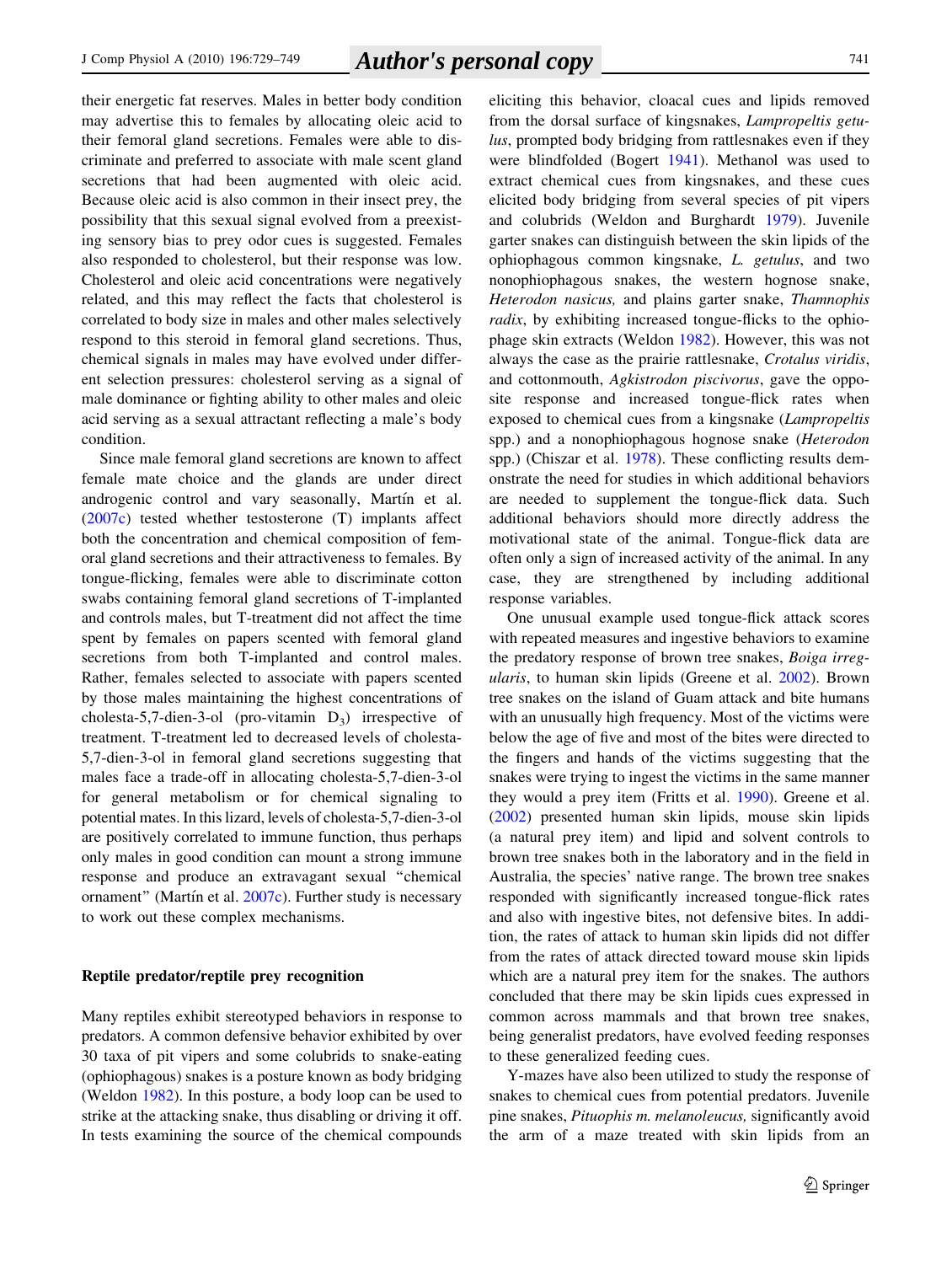ophiophagous predator, the common kingsnake, L. getulus (Burger [1989\)](#page-15-0). In further studies, soiled bedding from the cages of nonophiophagous rat snakes, Elaphe obsoleta, corn snakes, E. guttata, and ophiophagous milk snakes, L. triangulum, and common kingsnakes, L. getulus, were deposited on one arm of a Y-maze (Burger [1990;](#page-15-0) Burger et al. [1991\)](#page-15-0). Juvenile pine snakes, P. melanoleucus, were able to discern and avoid the odors of the ophiophagous snakes and either ignored the nonophiophagous snakes or were attracted to them while preferring to follow the trails of conspecifics. These responses would be adaptive to young pine snakes that need to avoid syntopic snake-eating snakes. However, it benefits them to be able to distinguish chemical cues of predators from those of conspecifics and nonophiophagous snakes, such as corn snakes that occasionally hibernate with pine snakes. Shortly after hatching, pine snakes need to migrate to overwintering hibernacula. The ability to follow chemical cues from conspecifics and corn snakes would thus be beneficial. Corn snakes, E. guttata can distinguish between ophiophagous versus nonophiophagous snakes by responding with more tongueflicks to the ophiophagous snake's skin lipids (Weldon et al. [1990\)](#page-20-0).

Cloacal scent gland secretions are commonly thought to act as predator deterrents. Several mammalian predators avoid food treated with the cloacal scent gland secretions of the desert kingsnake, L. g. splendida (Price and LaPointe [1981\)](#page-19-0). Cloacal scent gland secretions from western diamondback rattlesnakes, Crotalus atrox, cause coyotes and dogs to roll and rub the substrate around these secretions, although the reasons for this behavioral response are not discussed by the authors. The secretions may distract the predators long enough for the snake to escape predation (Weldon and Fagre [1989](#page-20-0)).

Lizards will also respond to chemical cues from snake predators with increased tongue-flick rates (Thoen et al. [1986\)](#page-19-0). When the common lizard, Lacerta vivipara, was housed in the cage of lizard-eating snakes (adders, Vipera berus, and smooth snakes, Coronella austriaca), the lizards responded with higher tongue-flick rates to chemical cues from those predators than to the chemical cues of a nonlizard eater, the grass snake (Natrix spp.). The lizards also altered their movement patterns by moving more slowly, vibrating their tails and shaking their feet. The preceding experiments were duplicated in order to determine whether common lizards (L. vivipara) show innate responses to chemical cues from predatory snakes from birth, or learn them through experience (Van Damme et al. [1995](#page-19-0)). Seventeen juvenile common lizards (L. vivipara) were exposed to a clean cage or to a cage that had previously housed the lizard-eating adder (V. berus) or smooth snake (C. austriaca). Juveniles that had never been exposed to predator chemical cues before behaved like the animals used in the

previous study by Thoen et al. ([1986\)](#page-19-0). One difference in the behavior of juvenile and adult lizards is that juveniles exposed to predator chemical cues almost completely refrain from basking behavior while adults do not alter their time spent in this behavior after exposure to the snake predator chemical cues (Van Damme et al. [1995](#page-19-0)). Two subspecies of Iberian wall lizard, Podarcis hispanica, are able to identify the snake predator Lataste's viper (Vipera latastei) solely through detection of chemical cues left in a previously occupied cage (Van Damme and Castilla [1996](#page-19-0)). One of the subspecies has been isolated from predation by the viper for over 100 years while the second subspecies still occurs sympatrically with the snake. The isolated subspecies still responded to chemical cues of snakes in the same fashion as did the sympatric subspecies even after 100 years of isolation.

White-throated monitor lizards, Varanus albigularis, eat nonvenomous snakes while venomous snakes prey on the monitor lizards. When presented with the nonvenomous sand snake, Psammophis leightoni, monitor lizards attack and consume the snakes (Phillips and Alberts [1992](#page-19-0)). However, when the same lizards were presented with two venomous snakes, the spitting cobra, Naja nigricollis, and the horned adder, Bitis caudalis (all are known to eat monitor lizards), the lizards never attacked these snakes. Finally, when insect prey was covered with the skins of the venomous snakes, the lizards did not attack them after investigating with tongue-flicking. However, if the insect prey were covered with the sand snake skin, or they were not investigated with tongue-flicking, then the lizards attacked and devoured the insect. Thus, integument-based chemical cues from predatory snakes are recognized by these lizards and discriminated from those of nonpredatory snakes, even if the lizards were naïve to snake predation.

The ambush smooth snake, C. *austriaca*, is able to recognize its main prey species, the wall lizard, P. muralis, by increasing its tongue-flick rate to lizard cloacal and femoral gland secretions applied to cotton swabs (Amo et al. [2004a](#page-15-0)). Wall lizards were also able to recognize the scent of the ambush smooth snake and avoided shelters containing its chemical cues; however, this behavior decreased after repeated exposure to the snake chemical cues (Amo et al. [2005](#page-15-0)). Wall lizards were also able to discriminate, via tongue-flicking, chemical cues from saurophagus (lizard-eating) and nonsaurophagus snakes, but they responded similarly to all three species of saurophagus snakes (Amo et al. [2004b\)](#page-15-0). Wall lizards are exposed to multiple predators and respond to avian and mammalian predators by fleeing into rock crevices. However, ambush snakes use a sit-and-wait strategy while hiding within these same rock crevices. Wall lizards can detect chemical cues from ambush snakes and rapidly flee the area (Amo et al. [2004c](#page-15-0)). Lizards were then tested with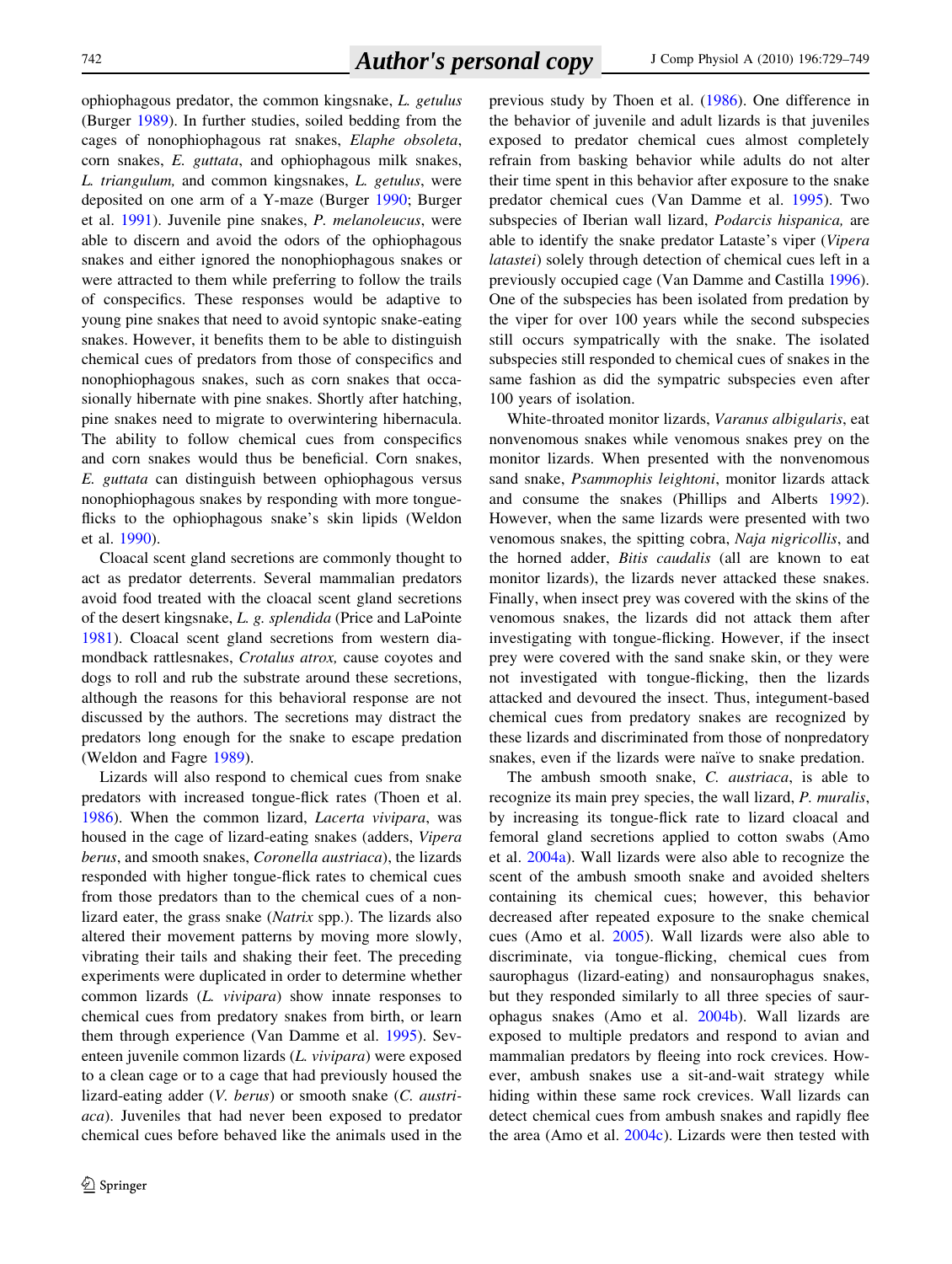two predators, one that searches for prey in the open (simulated by the investigators) and the ambush snake that waits for prey in refuges. Upon attack, lizards in the refuge were not influenced by the presence of visual cues of an ambush snake, chemical cues from the snake or a combination. Lizards quickly hid in the shelters seeking to avoid the predator in the open regardless of any cues in the refuge. Lizards left the refuge sooner when both snake visual and chemical cues were present. In a followup experiment, Amo et al. ([2004d\)](#page-15-0) sought to determine whether information gained about a refuge in a first attack altered the refuge choice in a second attack. After first attacks, lizards spent more time in a refuge with snake odors suggesting that lizards may be gaining information on the age of the signal or reduce their movements to avoid visual detection if the snake were indeed present. After second attacks, lizards chose to enter refuges they previously occupied and had thus investigated. A similar experiment was conducted to determine whether wall lizards can discriminate between visual, chemical or a combination of cues from both saurophagus snakes and nonsaurophagus snakes (Amo et al. [2006](#page-15-0)). On subsequent simulated attacks, lizards spent less time in refuges with visual and chemical cues from snakes or just chemical cues alone, but they did not discriminate between the two types of snakes.

That chemosensory discrimination of chemical cues from predatory snakes is thermally dependent was examined in wall lizards, P. muralis, by Amo et al. ([2004e](#page-15-0)). Wall lizards often hide in cold refuges where they also encounter ambush smooth snakes, C. austriaca. Lizards with optimal body temperatures were able to discriminate and avoid refuges marked with snake scents, while lizards with suboptimal body temperatures could not. Wall lizards also avoided snake-scented refuges regardless of whether the refuge was warm or cold (Amo et al. [2004f\)](#page-15-0). Because the optimal body temperature of the snake predator is close to the suboptimal temperatures of the lizards in this study, it suggests that wall lizards may be susceptible to increased snake predation because of this thermal relationship to chemoreception.

Amphisbaenids, Blanus cinereus, recognize and show defensive behaviors in response to chemical cues on cotton swabs from the southern smooth snake, Coronella girondica, and a predatory scolopendromorph centipede, but not to a nonpredatory Bedriaga's skink, Chalcides bedriagai (López and Martín  $2001b$ ). Similar results were found in the slow-worm, Anguis fragilis, which was able to detect and discriminate chemical cues applied to cotton swabs from the predatory smooth snake Coronella austriaca, the nonpredatory grass snake, Natrix natrix, or a nonpredatory three-toed skink, Chalcides striatus (Cabido et al. [2004](#page-16-0)). The lizards responded with more tongue-flicks and avoidance behaviors to the scents of the predatory smooth snake but not to the other two species. Thus, chemosensory detection of predators seems to be highly developed in fossorial species of reptiles where visual cues may be limited.

# **Conclusions**

Clearly, the study of pheromonal communication in reptiles holds great promise for elucidating the evolution of complex life histories in these important early terrestrial tetrapods. In this review, we have concentrated on those studies and methodologies that seem to be generally applicable to the investigation of specific behaviors elicited by chemical cues. We have not attempted to extensively cover all the literature, but rather have tried to cover fewer topics in greater detail. In so doing, we have, by necessity, ignored some important areas such as the role of chemoreception in the detection of insect prey in lizards or aggregation in snakes. Further, some very promising areas of research dealing with chemical signaling and pheromones have scarcely been investigated.

Chemical isolation of putative pheromones has benefitted from technological advances in analytical chemistry techniques. Gas chromatography–mass spectrometry is now approachable enough that biologists are increasingly taking advantage of these powerful analytical tools. Studies of the chemical ecology of reptiles are beginning to become as sophisticated as similar studies in insects. In the past, investigators were only able to study behaviors in response to whole secretions or crude extracts at best. However, the methodologies developed for quantifying behavioral responses to chemical cues are critically important for continuing studies of the chemical ecology of these interesting animals. To elucidate the chemical cues responsible for eliciting social behaviors, investigators must have rigorous, unequivocal bioassays. Reptiles exhibit behaviors in response to chemical cues that are relatively simple, discriminating, and tractable. They can also be extremely sensitive to chemical cues, perhaps more so than any other vertebrates.

It is also clear that there is much work to be done in exploring the chemical ecology of reptiles. The most comprehensive studies in reptiles have been conducted primarily in only two models, garter snakes and Iberian lacertid lizards. Both of these systems have capitalized on the ability to analyze chemical constituents of pheromone mixtures and conduct discriminating bioassays. As a result, these models systems have provided robust experimental paradigms to now examine the selective pressures leading to the evolution of chemical signaling and related behaviors. The complexity and concentration of chemical signal constituents have provided the components for both natural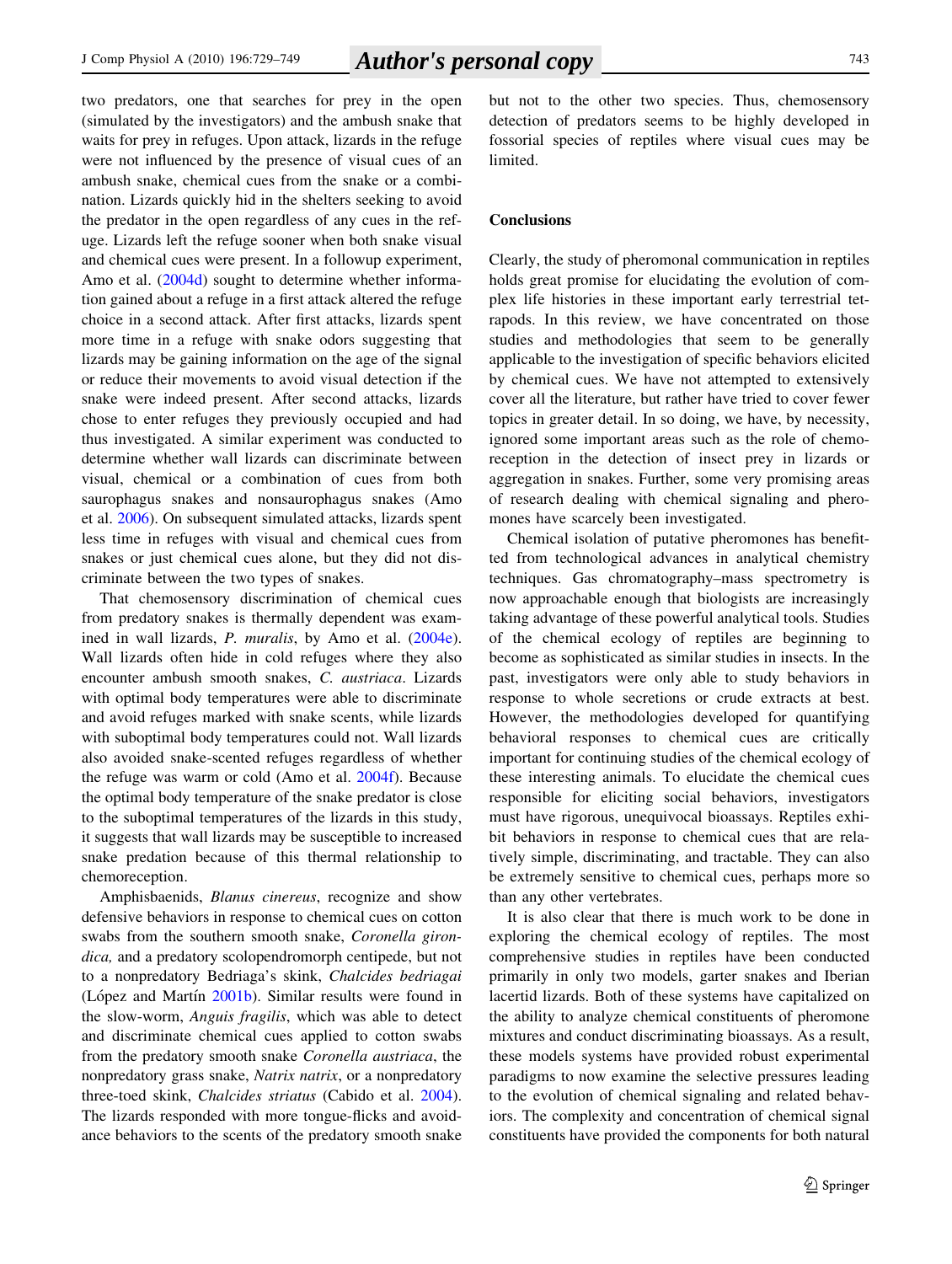<span id="page-15-0"></span>and sexual selection mechanisms that are only now being discovered. Clearly, there are many other squamate species that should be studied, and even whole orders of reptiles have received little study in this regard. Turtles and crocodilians seem to offer exciting opportunities to study the role of pheromones in orchestrating social behaviors.

Reptiles continue to provide robust models for the study of chemical communication. Because reptiles occupy a number of widespread habitats, they bridge our understanding of the aquatic and terrestrial environments and provide a unique level of ecological and evolutionary inference. Comparisons of both the similarities and differences between chemically mediated behaviors in these groups may lead to general principles that are applicable to studies of similar behaviors in other vertebrates, such as mammals, where behaviors often result from multicomponent sensory input.

Acknowledgments The work of the authors was supported by the National Science Foundation IOB-0620125. This review was improved by the comments of two anonymous reviewers. We thank Matthieu Keller for asking us to write this review and for his patience.

#### References

- Alberts AC (1989) Ultraviolet visual sensitivity in desert iguanas: implications for pheromone detection. Anim Behav 38:129–137
- Alberts AC (1990) Chemical properties of femoral gland secretions in the desert iguana, Dipsosaurus dorsalis. J Chem Ecol 16:13–25
- Alberts AC, Sharp TR, Werner DI, Weldon PJ (1992) Seasonal variation of lipids in femoral gland secretions of male green iguanas, Iguana iguana. J Chem Ecol 18:703–712
- Aldridge R, Bufalino A, Reeves A (2005) Pheromone communication in the watersnake, Nerodia sipedon: a mechanistic difference between semi-aquatic and terrestrial species. Am Mid Nat 154:412–422
- Amo L, López P, Martín J (2004a) Chemosensory recognition of its lizard prey by the ambush smooth snake, Coronella austriaca. J Herp 38:451–454
- Amo L, López P, Martín J (2004b) Chemosensory recognition and behavioral responses of wall lizards, Podarcis muralis, to scents of snakes that pose different risks of predation. Copeia 2004:691–696
- Amo L, López P, Martín J (2004c) Wall lizards combine chemical and visual cues of ambush snake predators to avoid overestimating risk inside refuges. Anim Behav 67:647–653
- Amo L, López P, Martín J (2004d) Multiple predators and conflicting refuge use in the wall lizard, Podarcis muralis. Ann Zool Fennici 41:671–679
- Amo L, López P, Martín J (2004e) Thermal dependence of chemical assessment of predation risk affects the ability of wall lizards, Podarcis muralis, to avoid unsafe refuges. Physiol Behav 82:913–918
- Amo L, López P, Martín J (2004f) Trade-offs in the choice of refuges by common wall lizards: do thermal costs affect preferences for predator free refuges? Can J Zool 82:897–901
- Amo L, López P, Martín J (2005) Chemical assessment of predation risk in the wall lizard, Podarcis muralis, is influenced by time exposed to chemical cues of ambush snakes. Herpetol J 15:21–25
- Amo L, López P, Martín J (2006) Can wall lizards combine chemical and visual cues to discriminate predatory from non-predatory snakes inside refuges? Ethology 112:478–484
- Andrén C (1982) The role of the vomeronasal organs in the reproductive behavior of the adder, Vipera berus. Copeia 1982:148–157
- Andrén C (1986) Courtship, mating and agonistic behaviour in a freeliving population of adders, Vipera berus (L.). Amphib-Rept 7:353–383
- Aragon P, López P, Martín J (2000) Size-dependent chemosensory responses to familiar and unfamiliar conspecific faecal pellets by the Iberian rock-lizard, Lacerta monticola. Ethology 106:1115-1128
- Aragon P, López P, Martín J (2001a) Discrimination of femoral gland secretions from familiar and unfamiliar conspecifics by male Iberian rock lizards, Lacerta monticola. J Herp 35:346–350
- Aragon P, López P, Martín J (2001b) Effects of conspecific chemical cues on settlement and retreat-site selection of male lizards, Lacerta monticola. J Herp 35:681–684
- Aragon P, López P, Martín J (2001c) Chemosensory discrimination of familiar and unfamiliar conspecifics by lizards: implications of field spatial relationships between males. Behav Ecol Sociobiol 50:128–133
- Aragon P, López P, Martín J (2003) Differential avoidance responses to chemical cues from familiar and unfamiliar conspecifics by male Iberian rock lizards (Lacerta monticola). J Herp 37:583– 585
- Aragon P, López P, Martín J (2008) Increased predation risk modifies lizard scent-mark chemicals. J Exp Zool 309A:427–433
- Auffenberg W (1964) Notes on the courtship of the land tortoise Geochelone travancorica (Boulenger). J Bombay Nat Hist Soc 61:247–253
- Auffenberg W (1966) On the courtship of Gopherus polyphemus. Herpetologica 22:113–117
- Auffenberg W (1969) Social behavior of Geochelone denticulata. Quart J Fla Acad Sci 32:50–58
- Baumann F (1927) Experimente über den Geruchsinn der Viper. Rev Suisse Zool 34:173–184
- Baumann F (1929) Experimente über den Geruchsinn und den Beuteerwerb der Viper (Vipera aspis). Z vergl Physiol 10:36– 119
- Bogert CM (1941) Sensory cues used by rattlesnakes in their recognition of ophidian enemies. Ann N Y Acad Sci 41:329–344
- Brann JH, Fadool DA (2006) Vomeronasal sensory neurons from Sternotherus odoratus (stinkpot/musk turtle) respond to chemosignals via the phospholipase C system. J Exp Biol 209:1914– 1927
- Brillet C (1990) Role des informations olfactives et visuelles dans la discrimination du sexe chez deux especes de geckos nocturnes: Eublepharis macularius et Paroedura pictus. Biol Behav 15:1–22
- Brown WS, MacLean FM (1983) Conspecific scent-trailing by newborn timber rattlesnakes, Crotalus horridus. Herpetologica 39:430–436
- Burger J (1989) Following of conspecific and avoidance of predator chemical cues by pine snakes (Pituophis melanoleucus). J Chem Ecol 15:799–806
- Burger J (1990) Response of hatchling pine snakes (Pituophis melanoleucus) to chemical cues of sympatric snakes. Copeia 1990:1160–1163
- Burger J, Boarman W, Kurzava L, Gochfeld M (1991) Effect of experience with pine (Pituophis melanoleucus) and king (Lampropeltis getulus) snake odors on Y-maze behavior of pine snake hatchlings. J Chem Ecol 17:79–87
- Burghardt GM (1970) Chemical perception in reptiles. In: Johnston JW, Moulton DG, Turk M (eds) Communication by chemical signals. Appleton-Century-Crofts, New York, pp 241–308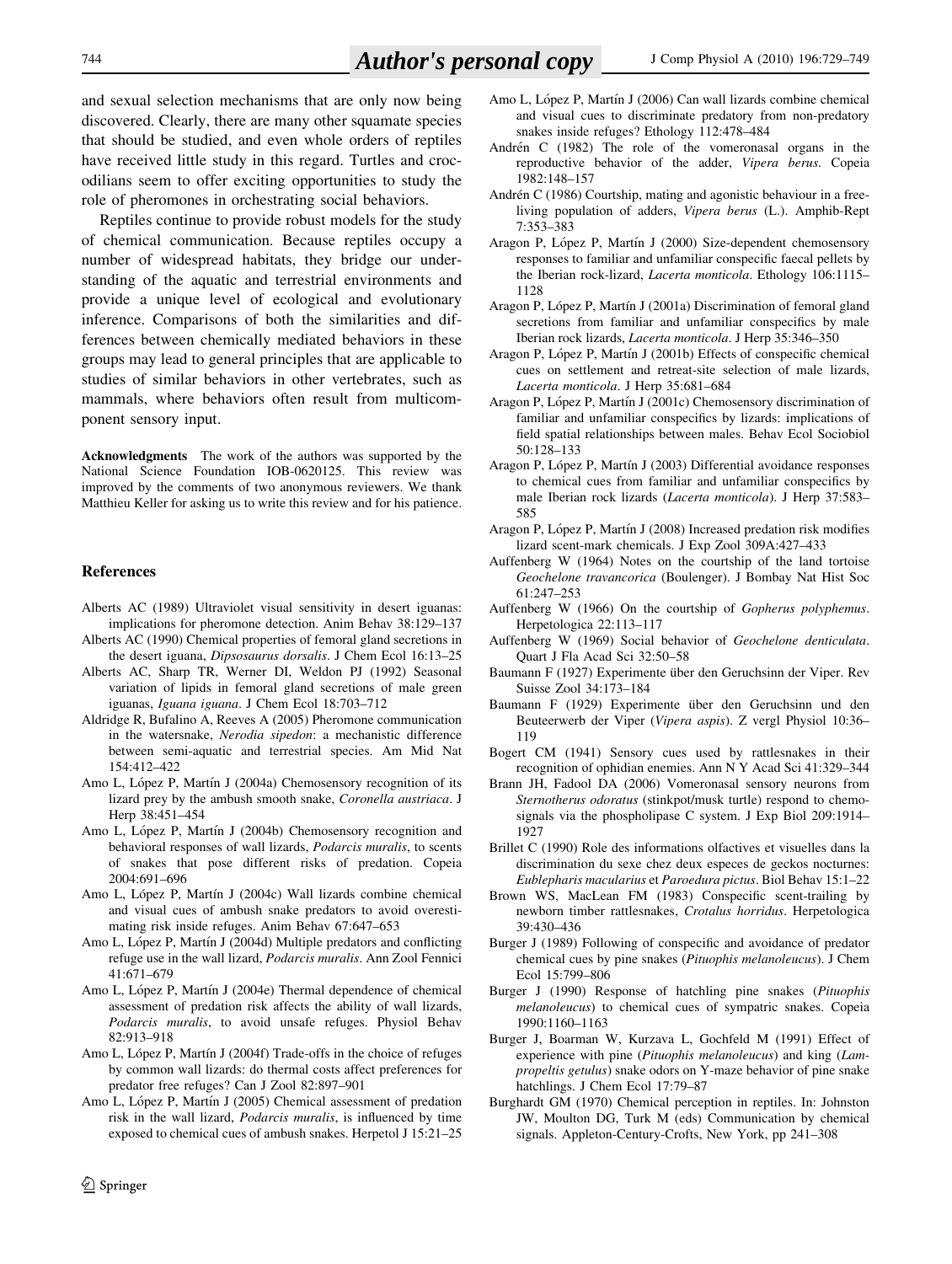- <span id="page-16-0"></span>Burghardt GM (1980) Behavioral and stimulus correlates of vomeronasal functioning in reptiles: feeding, grouping, sex, and tongue use. In: Müller-Schwarze D, Silverstein RM (eds) Chemical signals. Vertebrates and aquatic invertebrates. Plenum Press, New York, pp 275–301
- Burrage BR (1965) Copulation in a pair of Alligator mississippiensis. Brit J Herp 3:207–208
- Cabido C, Gonzalo A, Galan P, Martín J, López P (2004) Chemosensory predator recognition induces defensive behavior in the slow-worm (Anguis fragilis). Can J Zool 82:510–515
- Carpenter CC, Ferguson GW (1977) Variation and evolution of stereotyped behavior in reptiles. In: Gans C, Tinkle DW (eds) Biology of the reptilia. Academic Press, New York, pp 335–554
- Chauhan NB (1986) A preliminary report on the lipid components of pre-anal gland secretion of lizards Hemidactylus flavoviridis and Uromastix hardwickii. J Anim Morphol Physiol 33:73–76
- Chiaraviglio M, Briguera V (2001) Participation of chemical cues in conspecific detection and sexual discrimination in Boa constrictor occidentalis (Serpentes: Boidae). Gayana 65:5–10
- Chiszar D, Scudder KM, Knight L, Smith HM (1978) Exploratory behavior in prairie rattlesnakes (Crotalus viridis) and water moccasins (Agkistrodon piscivorus). Psychol Rec 28:363–368
- Chiu KW, Maderson PFA (1975) The microscopic anatomy of epidermal glands in two species of gekkonine lizards, with some observations on testicular activity. J Morphol 147:23–40
- Cogger HG (1978) Reproductive cycles, fat body cycles and sociosexual behaviour in the Mallee Dragon, Amphibolurus fordi (Lacertilia: Agamidae). Aust J Zool 26:653–672
- Cooper WE (1994) Chemical discrimination by tongue-flicking in lizards: a review with hypotheses on its origin and its ecological and phylogenetic relationsips. J Chem Ecol 20:439–487
- Cooper WE (1995) Effects of estrogen and male head coloration on chemosensory investigation of female cloacal pheromones by male broad-headed skinks (Eumeces laticeps). Physiol Behav 58:1221–1225
- Cooper WE (2007) Lizard chemical senses, chemosensory behavior, and foraging mode. In: Reilly S, McBrayer L, Miles D (eds) Lizard foraging behavior. Cambridge University Press, Cambridge, pp 237–270
- Cooper WE, Alberts AC (1991) Tongue-flicking and biting in response to chemical food stimuli by an iguanid lizard (Dipsosaurus dorsalis) having sealed vomeronasal ducts: Vomerolfaction may mediate these behavioral responses. J Chem Ecol 17:135–146
- Cooper WE, Burghardt GM (1990) Vomerolfaction and vomodor. J Chem Ecol 16:103–105
- Cooper WE, Garstka WR (1987) Lingual responses to chemical fractions of urodaeal glandular pheromone of the skink, Eumeces laticeps. J Exp Zool 242:249–253
- Cooper WE, Perez-Mellado V (2002) Pheromonal discriminations of sex, reproductive condition, and species by the lacertid lizard Podarcis hispanica. J Exp Zool 292:523–527
- Cooper WE, Steele LJ (1997) Pheromonal discrimination of sex by male and female leopard geckos (Eublepharus macularius). J Chem Ecol 23:2967–2977
- Cooper WE, Trauth SE (1992) Discrimination of conspecific male and female cloacal chemical stimuli by males and possession of a probable pheromone gland by females in a cordylid lizard, Gerrhosaurus nigrolineatus. Herpetologica 48:229–236
- Cooper WE, Vitt LJ (1984) Conspecific odor detection by the male broad-headed skink, Eumeces laticeps: effects of sex and site of odor source and of male reproductive condition. J Exp Zool 230:199–209
- Cooper WE, Vitt LJ (1986a) Interspecific odour discrimination by a lizard Eumeces laticeps. Anim Behav 34:367–376
- Cooper WE, Vitt LJ (1986b) Interspecific odour discriminations among syntopic congeners in scincid lizards (genus Eumeces). Behaviour 97:1–9
- Cooper WE, Vitt LJ (1986c) Tracking of female conspecific odor trails by male broad-headed skinks (Eumeces laticeps). Ethology 71:242–248
- Cooper WE, Garstka WR, Vitt LJ (1986) Female sex pheromone in the lizard Eumeces laticeps. Herpetologica 42:361–366
- Cooper WE, López P, Salvador A (1994) Pheromone detection by an Amphisbaenian. Anim Behav 47:1401–1411
- Crews D (1976) Hormonal control of male courtship behavior and female attractivity in the garter snake (Thamnophis sirtalis parietalis). Horm Behav 7:451–460
- Duvall D (1986) A new question of pheromones: aspects of possible chemical signaling and reception in the mammal-like reptiles. In: Hotton N, MacLean PD, Roth JJ, Roth EC (eds) The ecology and biology of mammal-like reptiles. Smithsonian Institution Press, Washington, DC, pp 219–238
- Eisner T, Connor WE, Hicks K, Dodge KR, Rosenberg H, Jones TH, Cohen M, Meinwald J (1977) Stink of stinkpot turtle identified: x-phenylalkanoic acids. Science 196:1374–1379
- Ernst CH (1971) Observations of the painted turtle, Chrysemys picta. J Herp 5:216–220
- Ernst CH (1974) Observations on the courtship of male Graptemys pseudogeographica. J Herp 8:377–378
- Escobar CA, Labra A, Niemeyer HM (2001) Chemical composition of precloacal secretions of Liolaemus lizards. J Chem Ecol 27:1677–1690
- Escobar CM, Escobar CA, Labra A, Niemeyer HM (2003) Chemical composition of precloacal secretions of two Liolaemus fabiani populations: are they different? J Chem Ecol 29:629–638
- Evans LT (1961) Structure as related to behavior in the organization of population in reptiles. In: Blair WF (ed) Vertebrate speciation. University of Texas Press, Austin, pp 148–178
- Fadool DA, Wachowiak M, Brann JH (2001) Patch-clamp analysis of voltage-activated and chemically activated currents in the vomeronasal organ of Sternotherus odoratus (stinkpot/musk turtle). J Exp Biol 204:4199–4212
- Ferguson GW (1966) Releasers of courtship and territorial behaviour in the side-blotched lizard, Uta stansburiana. Anim Behav 14:89–92
- Fisher J (1954) Evolution and bird sociality. In: Huxley J, Hardy AC, Ford EB (eds) Evolution as a process. Allen and Unwin, London, pp 71–83
- Ford NB (1978) Evidence for species specificity of pheromone trails in two sympatric garter snakes, Thamnophis. Herpetol Rev 9:10–11
- Ford NB (1981) Seasonality of pheromone trailing behavior in two species of garter snake, Thamnophis (Colubridae). Southwest Nat 26:385–388
- Ford NB (1982) Species specificity of sex pheromone trails of sympatric and allopatric garter snakes. Copeia 1982:10–13
- Ford NB (1986) The role of pheromone trails in the sociobiology of snakes. In: Duvall D, Müeller-Schwarze D, Silverstein RM (eds) Chemical signals in vertebrates 4. Plenum Press, New York, pp 261–278
- Ford NB, Low JR Jr (1983) Sex pheromone source location by snakes: a mechanism for detection of direction in nonvolatile trails. J Chem Ecol 10:1193–1199
- Ford NB, O'Bleness ML (1986) Species and sexual specificity of pheromone trails of the garter snake, Thamnophis marcianus. J Herp 20:259–262
- Ford NB, Schofield CW (1984) Species-specificity of sex pheromone trails in the plains garter snake, Thamnophis radix. Herpetologica 40:51–55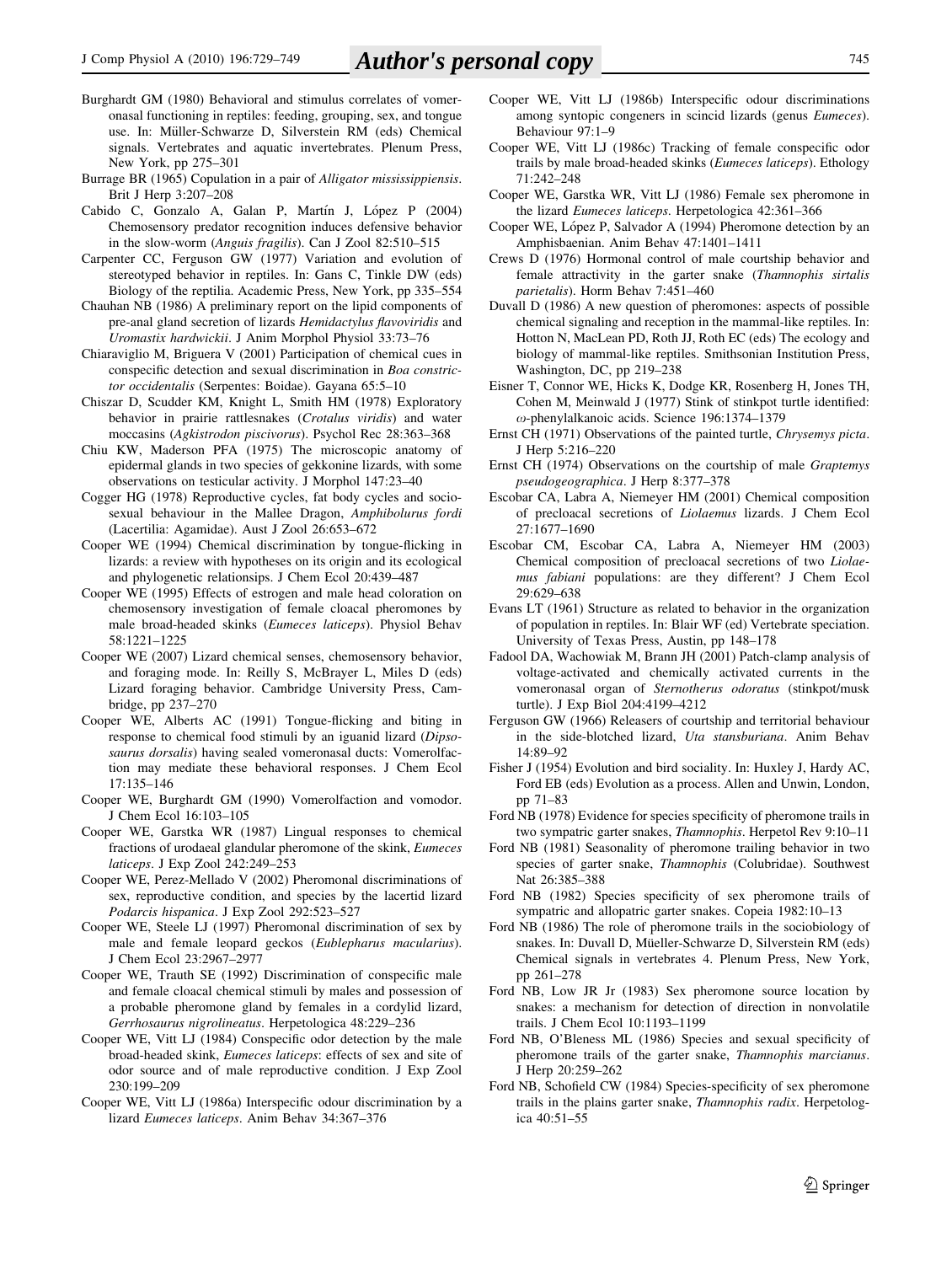- <span id="page-17-0"></span>Fornasiero S, Bresciani E, Dendi F, Zuffi MAL (2007) Pheromone trailing in male European whip snake, Hierophis viridiflavus. Amphib-Rept 28:555–559
- Franceschini V, Lazzari M, Ciana F (1996) Identification of surface glycoconjugates in the olfactory system of turtle. Brain Res 725:81–87
- Fritts TH, McCoid MJ, Haddock RL (1990) Risks to infants on Guam from bites by the brown tree snake (Colubridae: Boiga irregularis). J Herp 28:27–33
- Gabirot M, López P, Martín J, de Fraipont M, Heulin B, Sinervo B, Clobert J (2008) Chemical composition of femoral secretions of oviparous and viviparous types of male common lizards Lacerta vivipara. Biochem Syst Ecol 36:539–544
- Garrick LD (1978) Love among the alligators. Anim King 78:2–8
- Gehlbach FR, Watkins JF, Reno HW (1968) Blind snake defensive behavior elicited by ant attacks. BioSci 18:784–785
- Gillingham JC (1987) Social behavior. In: Seigel RA, Collins JT, Novak SS (eds) Snakes: ecology and evolutionary biology. Macmillan, New York, pp 184–209
- Glinski TH, Krekorian CO (1985) Individual recognition in freeliving adult male desert iguanas, Dipsosaurus dorsalis. J Herp 19:541–544
- Gonzalo A, Cabido C, Martín J, López P (2004) Detection and discrimination of conspecific scents by the anguid slow-worm Anguis fragilis. J Chem Ecol 30:1565–1573
- Graves BM, Duvall D (1988) Evidence of an alarm pheromone from the cloacal sacs of prairie rattlesnakes. Southwest Nat 33:339– 345
- Graves BM, Halpern M (1989) Chemical access to the vomeronasal organs of the lizard Chalcides ocellatus. J Exp Zool 249:150– 157
- Graves BM, Halpern M (1990) Roles of vomeronasal organ chemoreception in tongue-flicking, exploratory and feeding behaviour of the lizard, Chalcides ocellatus. Anim Behav 39:692–698
- Graves BM, Duvall D, King MB, Lindstedt SL, Gern WA (1986) Initial den location by neonatal prairie rattlesnakes: functions, causes, and natural history in chemical ecology. In: Duvall D, Müller-Schwarze D, Silverstein RM (eds) Chemical signals in vertebrates 4, ecology, evolution, and comparative biology. Plenum Press, New York, pp 285–304
- Greenberg B (1943) Social behavior of the Western banded gecko, Coleonyx variegatus baird. Physiol Zool 16:110–122
- Greene MJ, Mason RT (1998) Chemically mediated sexual behavior of the brown tree snake, Boiga irregularis. EcoSci 5:405–409
- Greene MJ, Mason RT (2000) Courtship, mating, and male combat of the brown tree snake, Boiga irregularis. Herpetologica 56:166– 175
- Greene MJ, Mason RT (2003) Pheromonal inhibition of male courtship behaviour in the brown tree snake, Boiga irregularis: a mechanism for the rejection of potential mates. Anim Behav 65:905–910
- Greene MJ, Stark SL, Mason RT (2001) Pheromone trailing behavior of the brown tree snake, Boiga irregularis. J Chem Ecol 27:2193–2201
- Greene MJ, Stark SL, Mason RT (2002) Predatory response of brown tree snakes to chemical stimuli from human skin. J Chem Ecol 28:2465–2473
- Gregory PT (1977) Life-history parameters of the red-sided garter snake (Thamnophis sirtalis parietalis) in an extreme environment, the Interlake region of Manitoba. Nat Mus Can Pub Zool 13:1–44
- Gregory PT, Macartney JM, Larsen KW (1987) Spatial patterns and movements. In: Seigel RA, Collins JT, Novak SS (eds) Snakes: ecology and evolutionary biology. Macmillan, New York, pp 366–395
- Halpern M (1992) Nasal chemical senses in reptiles: structure and function. In: Gans C, Crews D (eds) Biology of the reptilia: hormones, brain, and behavior. University of Chicago Press, Chicago, pp 423–523
- Halpern M, Frumin MN (1979) Roles of the vomeronasal and olfactory systems in prey attack and feeding in adult garter snakes. Physiol Behav 22:1183–1189
- Halpern M, Kubie JL (1980) Chemical access to the vomeronasal organ of the garter snakes. Physiol Behav 24:367–371
- Halpern M, Martinez-Marcos A (2003) Structure and function of the vomeronasal system: an update. Prog Neurobiol 70:245–318
- Hatanaka T, Shibuya T, Inouchi J (1988) Induced wave responses of the accessory olfactory bulb to odorants in two species of turtle, Pseudemys scripta and Geoclemys reevesii. Comp Biochem Physiol 91A:377–385
- Heller SB, Halpern M (1981) Laboratory observations on conspecific and congeneric scent trailing in garter snakes (Thamnophis). Behav Neural Biol 33:372–377
- Heller SB, Halpern M (1982) Laboratory observations of aggregative behavior of garter snakes, Thamnophis sirtalis: roles of the visual, olfactory, and vomeronasal senses. J Comp Physiol Psych 96:984–989
- Houck LD (2009) Pheromone communication in amphibians and reptiles. Ann Rev Physiol 71:161–176
- Huang G-Z, Zhang J-J, Wang D, Mason RT, Halpern M (2006) Female sex pheromone induces membrane responses in vomeronasal sensory neurons of male snakes. Chem Senses 31:521– 529
- Jackson CG, Davis JD (1972) Courtship display behavior of Chrysemys concinna suwanniensis. Copeia 1972:385–387
- Johnsen PB, Wellington JL (1982) Detection of glandular secretions by yearling alligators. Copeia 1982:705–708
- Kool K (1981) Is the musk of the long-necked turtle, Chelodina longicollis, a deterrent to predators? Aust J Herp 1:45–53
- Kopena R, López P, Martín J (2009) Lipophilic compounds from the femoral gland secretions of male Hungarian green lizards, Lacerta viridis. Z Naturforsch C 64:434–440
- Kramer M, Fritz U (1989) Courtship of the turtle, Pseudemys nelsoni. J Herp 23:84–86
- Kubie JL, Vagvolgyi A, Halpern M (1978) The roles of the vomeronasal and olfactory systems in the courtship behavior of male snakes. J Comp Physiol Psychol 92:627–641
- LeMaster MP, Mason RT (2001a) Evidence for a female sex pheromone mediating male trailing behavior in the red-sided garter snake, Thamnophis sirtalis parietalis. Chemoecol 11:149– 152
- LeMaster MP, Mason RT (2001b) Annual and seasonal variation in the female sexual attractiveness pheromone of the red-sided garter snake (Thamnophis sirtalis parietalis). In: Marchlewska-Koj A, Lepri J, Müller-Schwarze D (eds) Chemical Signals in Vertebrates 9. Kluwer Academic/Plenum Publishers, New York, pp 369–374
- LeMaster MP, Mason RT (2002) Variation in a female sexual attractiveness pheromone controls male mate choice in garter snakes. J Chem Ecol 28:1269–1285
- LeMaster MP, Mason RT (2003) Pheromonally mediated sexual isolation among denning populations of red-sided garter snakes, Thamnophis sirtalis parietalis. J Chem Ecol 29:1027–1043
- LeMaster MP, Moore IT, Mason RT (2001) Conspecific trailing behaviour of red-sided garter snakes, Thamnophis sirtalis parietalis, in the natural environment. Anim Behav 61:827–833
- LeMaster MP, Stefani A, Shine R, Mason RT (2008) Cross-dressing in chemical cues: exploring ''she-maleness'' in newly emerged male garter snakes. In: Hurst J, Beynon R, Roberts S, Wyatt T (eds) Chemical signals in vertebrates 11. Springer, London, pp 223–231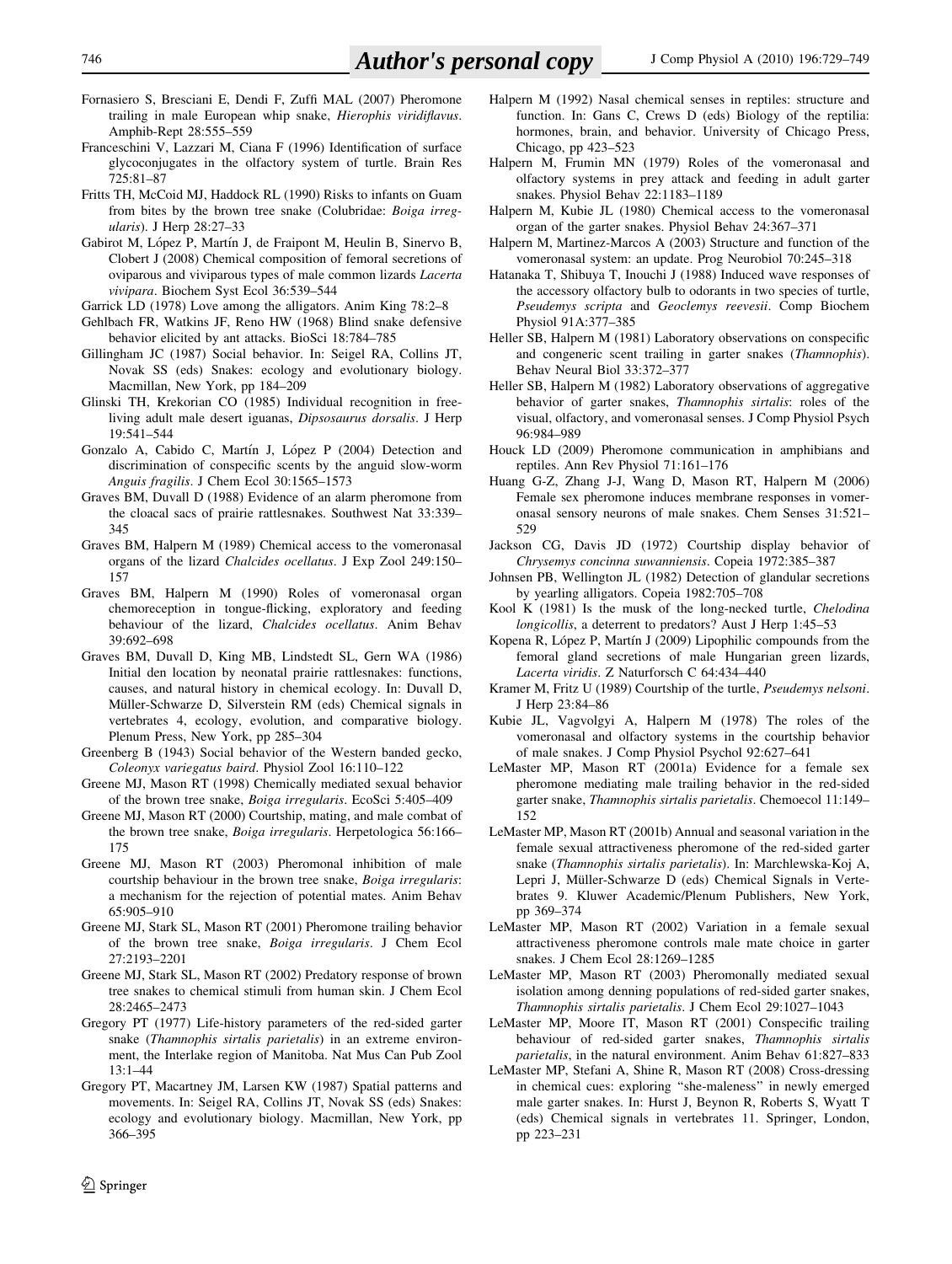- <span id="page-18-0"></span>Lewis CH, Molloy SF, Chambers RM, Davenport J (2007) Response of common musk turtles (Sternotherus odoratus) to intraspecific chemical cues. J Herp 41:349–353
- López P, Martín J (2001a) Pheromonal recognition of females takes precedence over the chromatic cue in male Iberian wall lizards Podarcus hispanica. Ethology 107:901–912
- López P, Martín J (2001b) Chemosensory predator recognition induces specific defensive behaviours in a fossorial amphisbaenian. Anim Behav 62:259–264
- López P, Martín J (2002) Chemical rival recognition decreases aggression levels in male Iberian wall lizards, Podarcis hispanica. Behav Ecol Sociobiol 51:461–465
- López P, Martín J (2005a) Chemical compounds from femoral gland secretions of male Iberian rock lizards, Lacerta monticola cyreni. Z Naturforsch C 60:632–636
- López P, Martín J (2005b) Age related differences in lipophilic compounds found in femoral gland secretions of male spinyfooted lizards, Acanthodactylus erythrurus. Z Naturforsch C 61:915–920
- López P, Martín J (2005c) Intersexual differences in chemical composition of precloacal gland secretions of the amphisbaenian Blanus cinereus. J Chem Ecol 31:2913–2921
- López P, Martín J (2005d) Female Iberian wall lizards prefer male scents that signal a better cell-mediated immune response. Biol Lett 1:404–406
- López P, Martín J (2006) Lipids in the femoral gland secretions of male Scheiber's green lizards, Lacerta schreiberi. Z Naturforsch C 61:763–768
- López P, Martín J (2009a) Lipids in femoral gland secretions of male lizards, Psammodromus hispanicus. Biochem Syst Ecol 37:304– 307
- López P, Martín J (2009b) Potential chemosignals associated with male identity in the Amphisbaenian Blanus cinereus. Chem Senses 34:479–486
- López P, Aragon P, Martín J (1998) Iberian rock lizards (Lacerta moticola cyreni) assess conspecific information using composite signals from faecal pellets. Ethology 104:809–820
- López P, Martín J, Cuadrado M (2002a) Pheromone-mediated intrasexual aggression in male lizards, Podarcis hispanicus. Aggr Behav 28:154–163
- López P, Muñoz A, Martín J (2002b) Symmetry, male dominance and female mate preferences in the Iberian rock lizard, Lacerta monticola. Behav Ecol Sociobiol 52:342–347
- López P, Aragon P, Martín J (2003a) Responses of female lizards, Lacerta monticola, to males' chemical cues reflect their mating preference for older males. Behav Ecol Sociobiol 55:73–79
- López P, Martín J, Cuadrado M (2003b) Chemosensory cues allow male lizards Psammodromus algirus to override visual concealment of sexual identity by satellite males. Behav Ecol Sociobiol 54:218–224
- López P, Amo L, Martín J (2006) Reliable signaling by chemical cues of male traits and health state in male lizards, Lacerta monticola. J Chem Ecol 32:473–488
- López P, Gabirot M, Martín J (2009) Immune activation affects chemical sexual ornaments of male Iberian wall lizards. Naturwissenschaften 96:65–69
- Louw S, Burger BV, LeRoux M, Van Wyk JH (2007) Lizard epidermal gland secretions I: chemical characterization of the femoral gland secretion of the sungazer, Cordylus giganteus. J Chem Ecol 33:1806–1818
- Maderson PFA (1986) Tetrapod epidermis: a system protoadapted as a semiochemical source. In: Duvall D, Müller-Schwarze D, Silverstein RM (eds) Chemical signals in vertebrates 4, ecology, evolution, and comparative biology. Plenum Press, New York, pp 13–26
- Madison DM (1977) Chemical communcation in amphibians and reptiles. In: Müller-Schwarze D, Mozell MM (eds) Chemical signals in vertebrates. Plenum Press, New York, pp 135–168
- Mahmoud IY (1967) Courtship behavior and sexual maturity in four species of kinosternid turtles. Copeia 1967:314–319
- Martín J, López P (2000) Chemoreception, symmetry and mate choice in lizards. Proc R Soc B 267:1265–1269
- Martín J, López P (2006a) Interpopulational differences in chemical composition and chemosensory recognition of femoral gland secretions of male lizards Podarcis hispanica: implications for sexual isolation in a species complex. Chemoecology 16:31–38
- Martín J, López P (2006b) Age-related variation in lipophilic chemical compounds from femoral gland secretions of male lizards Psammodromus algirus. Biochem Syst Ecol 34:691–697
- Martín J, López P (2006c) Chemosensory responses by female Iberian wall lizards, Podarcis hispanica to selected lipids found in femoral gland secretions of males. J Herp 40:556–561
- Martín J, López P (2006d) Vitamin D supplementation increases the attractiveness of males' scent for female Iberian rock lizards. Proc R Soc B 273:2619–2624
- Martín J, López P (2006e) Links between male quality, male chemical signals, and female choice in Iberian rock lizards. Funct Ecol 20:1087–1096
- Martín J, López P (2007) Scent may signal fighting ability in male Iberian rock lizards. Biol Lett 3:125–127
- Martín J, López P (2008a) Female sensory bias may allow honest chemical signaling by male Iberian rock lizards. Behav Ecol Sociobiol 62:1927–1934
- Martín J, López P (2008b) Intersexual differences in chemosensory responses to selected lipids reveal different messages conveyed by femoral secretions of male Iberian rock lizards. Amphib Rept 29:572–578
- Martín J, López P (2010) Condition-dependent pheromone signaling by male rock lizards: more oily scents are more attractive. Chem Senses 35:253–262
- Martín J, Moreira PL, López P (2007a) Status-signaling chemical badges in male Iberian rock lizards. Funct Ecol 21:568–576
- Martín J, Civantos E, Amo L, López P (2007b) Chemical ornaments of male lizard Psammodromus algirus may reveal their parasite load and health state to females. Behav Ecol Sociobiol 62:173– 179
- Martín J, López P, Gabirot M, Pilz KM (2007c) Effects of testosterone supplementation on chemical signals of male Iberian wall lizards: consequences for female mate choice. Behav Ecol Sociobiol 61:1275–1283
- Martín J, Amo L, López P (2008) Parasites and health affect multiple sexual signals in male common lizards, Podarcus muralis. Naturwissenschaften 95:293–300
- Mason RT (1992) Reptilian pheromones. In: Gans C, Crews D (eds) Biology of the reptilia: hormones, brain, and behavior. University of Chicago Press, Chicago, pp 114–128
- Mason RT (1993) Chemical ecology of the red-sided garter snake, Thamnophis sirtalis parietalis. Brain Behav Evol 41:261–268
- Mason RT, Crews D (1985) Female mimicry in garter snakes. Nature 316:59–60
- Mason RT, Crews D (1986) Pheromone mimicry in garter snakes. In: Duvall D, Müller-Schwarze D, Silverstein RM (eds) Chemical signals in vertebrates 4, ecology, evolution, and comparative biology. Plenum Press, New York, pp 279–283
- Mason RT, Gutzke WHN (1990) Sex recognition in the Leopard gecko, Eublepharis macularius (Sauria: Gekkonidae): possible mediation by skin-derived semiochemicals. J Chem Ecol 16: 27–36
- Mason RT, Fales HM, Jones TH, Pannell LK, Chinn JW, Crews D (1989) Sex pheromones in snakes. Science 245:290–293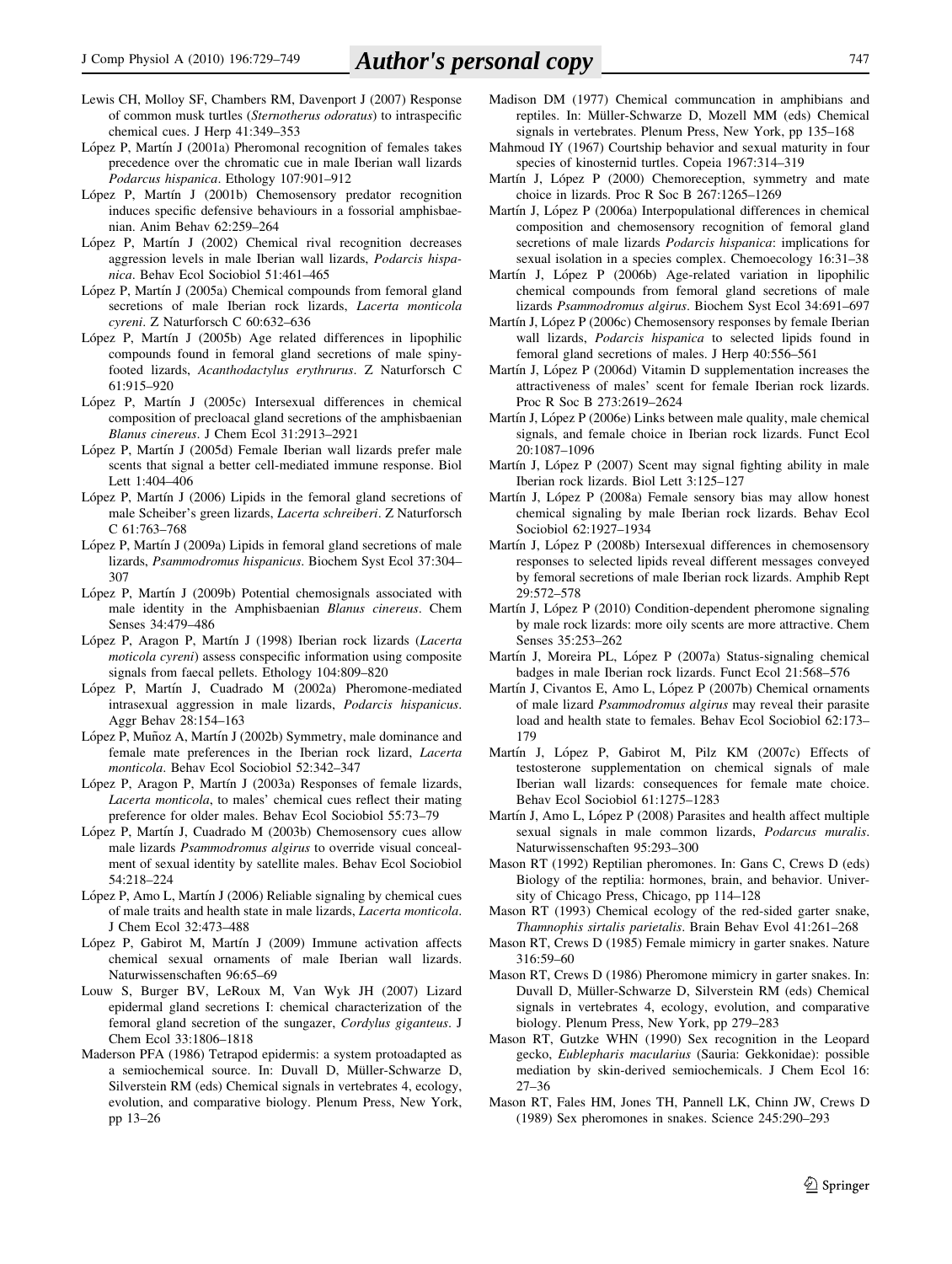- <span id="page-19-0"></span>Mason RT, Jones TH, Fales HM, Pannell LK, Crews D (1990) Characterization, synthesis, and behavioral response to the sex attractiveness pheromones of the red-sided garter snake, Thamnophis sirtalis parietalis. J Chem Ecol 16:27–36
- Mason RT, Chivers D, Mathis A, Blaustein AR (1998) Bioassays with amphibians and reptiles. In: Millar J, Haynes K (eds) Methods in chemical ecology. Chapman & Hall, New York, pp 271–325
- McCarthy CJ (1986) Relationships of the laticaudine sea snakes (Serpentes: Elapidae: Laticaudinae). Bull Brit Mus Nat Hist (Zool.) 50:127–161
- McIlhenny EA (1935) The alligator's life history. Christopher Publishing House, Boston
- Mendonca M, Crews D  $(2001)$  Control of attractivity and receptivity in female red-sided garter snakes. Horm Behav 40:43–50
- Moreira PL, López P, Martín J (2006) Femoral secretions and copulatory plugs convey chemical information about male identity and dominance status in Iberian rock lizards (Lacerta monticola). Behav Ecol Sociobiol 60:166–174
- Moreira PL, López P, Martín J (2008) Discrimination of conspecific fecal chemicals and spatial decisions in juvenile Iberian rock lizards (Lacerta moticola). Acta Ethol 11:26–33
- Muñoz A (2004) Chemo-orientation using conspecific chemical cues in the stripe-necked terrapin (Mauremys leprosa). J Chem Ecol 30:1561–1573
- Murata Y, Jones TH, Pannell LK, Yeh H, Fales HM, Mason RT (1991) New ketodienes from the integumental lipids of the Guam brown tree snake, Boiga irregularis. J Nat Prod 54:233– 240
- Nilson G, Andrén C (1982) Function of renal sex secretion and male hierarchy in the adder, Vipera berus, during reproduction. Horm Behav 16:404–413
- Noble GK (1937) The sense organs involved in the courtship of Storeria, Thamnophis, and other snakes. Bull Am Mus Nat Hist 73:673–725
- Noble GK, Clausen HJ (1936) The aggregation behavior of Storeria dekayi and other snakes, with especial reference to the sense organs involved. Ecol Monogr 6:271–316
- O'Donnell RP, Ford NB, Shine R, Mason RT (2004) Male red-sided garter snakes (Thamnophis sirtalis parietalis) determine female mating status from pheromone trails. Anim Behav 68:677–683
- Parker MR, Mason RT (2009) Low temperature dormancy affects both the quantity and quality of the female sexual attractiveness pheromone in red-sided garter snakes. J Chem Ecol 35:1234– 1241
- Phillips JA, Alberts AC (1992) Naive ophiophagus lizards recognize and avoid venomous snakes using chemical cues. J Chem Ecol 18:1775–1783
- Polo-Cavia N, López P, Martín J (2009) Interspecific differences in chemosensory responses of freshwater turtles: consequences for competition between native and invasive species. Biol Inv 11:431–440
- Poschadel JR, Meyer-Lucht Y, Plath M (2006) Response to chemical cues from conspecifics reflects male mating preference for large females and avoidance of large competitors in the European pond turtle, Emys orbicularis. Behaviour 143:569–587
- Price AH, LaPointe JL (1981) Structure-functional aspects of the scent gland in Lampropeltis getulus splendida. Copeia 1981:138–146
- Rose FL (1970) Tortoise chin gland fatty acid composition: behavioral significance. Comp Biochem Physiol 32:577–580
- Ross P, Crews D (1977) Influence of the seminal plug on mating behavior in the garter snake. Nature 267:344–345
- Ross P, Crews D (1978) Stimuli influencing mating behavior in the garter snake, Thamnophis radix. Behav Ecol Sociobiol 4:132– 142
- Schwenk K (1985) Occurrence, distribution, and functional significance of taste buds in lizards. Copeia 1985:91–101
- Seigel RA (1980) Courtship and mating behavior of the diamondback terrapin Malaclemys terrapin tequesta. J Herp 14:420–421
- Shine R (2005) All at sea: aquatic life modifies mate-recognition modalities in sea snakes (Emydocephalus annulatus, Hydrophiidae). Behav Ecol Sociobiol 57:591–598
- Shine R, Mason R (2001) Courting male garter snakes (Thamnophis sirtalis parietalis) use multiple cues to identify potential mates. Behav Ecol Sociobiol 49:465–473
- Shine R, Harlow P, LeMaster MP, Moore IT, Mason RT (2000a) The transvestite serpent: Why do male garter snakes court (some) other males? Anim Behav 59:349–359
- Shine R, Olsson MM, Mason RT (2000b) Chastity belts in gartersnakes: the functional significance of mating plugs. Biol J Linn Soc 70:377–382
- Shine R, O'Connor D, Mason RT (2000c) Female mimicry in gartersnakes: behavioural tactics of ''she-males'' and the males that court them. Can J Zool 78:1391–1398
- Shine R, Olsson MM, Moore IT, LeMaster MP, Greene MJ, Mason RT (2000d) Body size enhances mating success in male garter snakes. Anim Behav 59:F4–F11
- Shine R, Phillips B, Waye H, LeMaster MP, Mason RT (2001) Advantage of female mimicry in snakes. Nature 414:267
- Shine R, Reed RN, Shetty S, LeMaster MP, Mason RT (2002) Reproductive isolating mechanisms between two sympatric sibling species of sea snakes. Evolution 56:1655–1662
- Shine R, Phillips B, Waye H, LeMaster MP, Mason RT (2003) Chemosensory cues allow courting male garter snakes to assess body length and body condition of potential mates. Behav Ecol Sociobiol 54:162–166
- Shine R, Langkilde T, Wall M, Mason RT (2005a) Do female garter snakes evade males to avoid harassment or to enhance mate quality? Am Nat 165:660–668
- Shine R, Webb JK, Lane A, Mason RT (2005b) Mate-location tactics in garter snakes: effects of rival males, interrupted trails, and non-pheromonal cues. Funct Ecol 19:1017–1024
- Shoji T, Kurihara K (1991) Sensitivity and transduction mechanisms of responses to general odorants in turtle vomeronasal system. J Gen Physiol 98:909–919
- Simon CA (1983) A review of lizard chemoreception. In: Huey RB, Pianka ER, Schoener TW (eds) Lizard ecology: studies of a model organism. Harvard University Press, Cambridge, MA, pp 119–133
- Thoen C, Bauwens D, Verheyen RF (1986) Chemoreceptive and behavioral responses of the common lizard Lacerta vivipara to snake chemical deposits. Anim Behav 34:1805–1813
- Tinkle DW (1967) The life and demography of the side-blotched lizard, Uta stansburiana. Misc Publ Mus Zool Univ Mich 132: 1–182
- Tollestrup K (1981) The social behavior and displays of two species of horned lizards, Phrynosoma platyrhinos and Phrynosoma coronatum. Herpetologica 37:130–141
- Vagvolgyi A, Halpern M (1983) Courtship behavior in garter snakes: effects of artificial hibernation. Can J Zool 61:1171–1174
- Van Damme R, Castilla AM (1996) Chemosensory predator recognition in the lizard Podarcis hispanica: effects of predation pressure relaxation. J Chem Ecol 22:13–22
- Van Damme R, Bauwens D, Thoen C, Vanderstighelen D, Verheyen RF (1995) Responses of naive lizards to predator chemical cues. J Herp 29:38–43
- Weaver WG (1970) Courtship and combat behavior in Gopherus berlandieri. Bull Fla St Mus Biol Sci 15:1–43
- Weldon PJ (1982) Responses to ophiophagous snakes by snakes of the genus Thamnophis. Copeia 1982:788–794